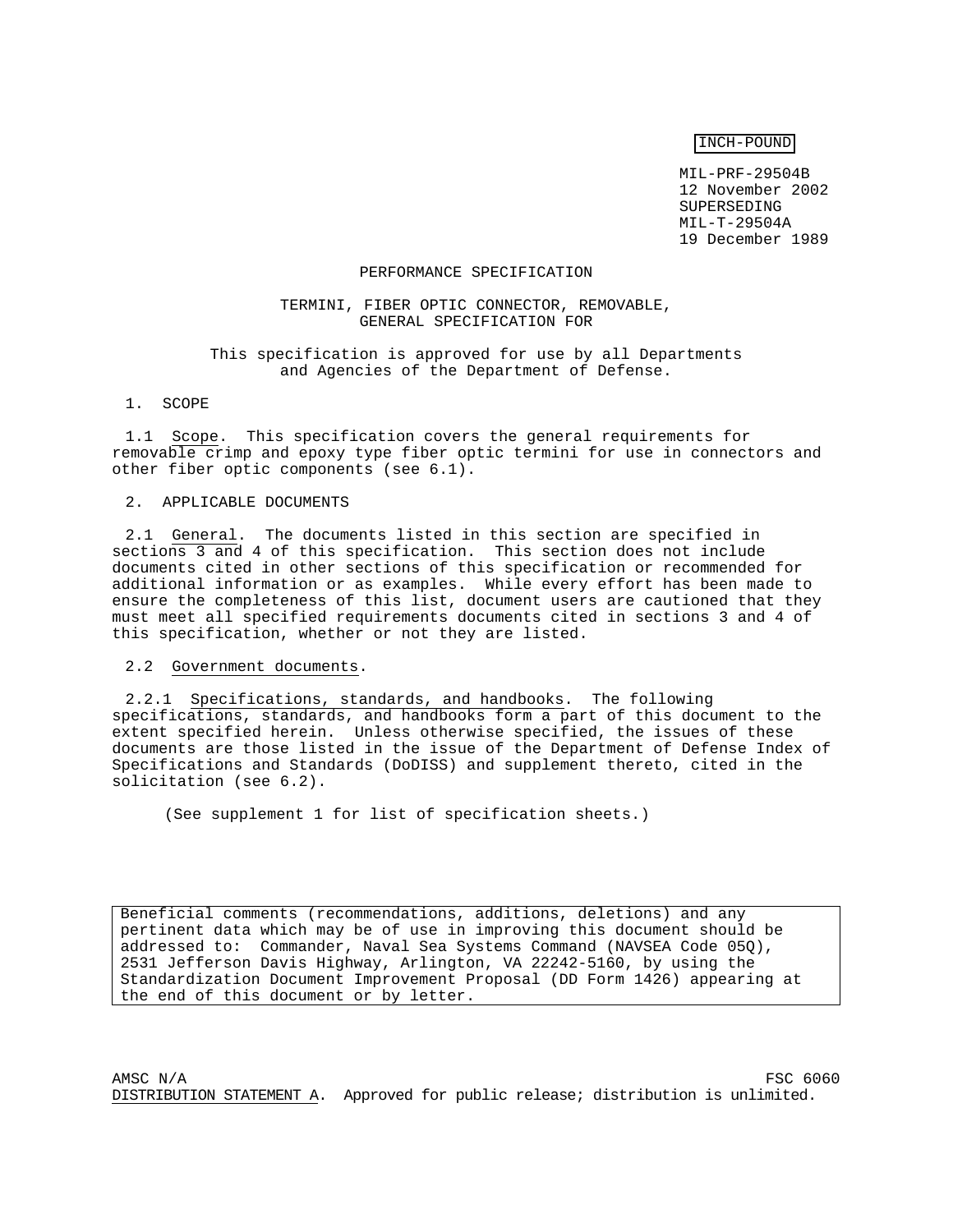HANDBOOKS

DEPARTMENT OF DEFENSE

MIL-HDBK-454 - General Guidelines for Electronic Equipment.

(Unless otherwise indicated, copies of the above specifications, standards, and handbooks are available from the Standardization Document Order Desk, 700 Robbins Avenue, Building 4D, Philadelphia, PA, 19111-5094.)

2.3 Non-Government publications. The following documents form a part of this document to the extent specified herein. Unless otherwise specified, the issues of the documents which are DoD adopted are those listed in the issue of the DoDISS cited in the solicitation. Unless otherwise specified, the issues of documents not listed in the DoDISS are the issues of the documents cited in the solicitation (see 6.2).

Society of Automotive Engineers (SAE)

 SAE Aerospace Information Report AIR1351 Manufacturers' Identification of Aerospace Electrical and Electronic Wiring Devices and Accessories

(Application for copies should be addressed to the Society of Automotive Engineers, 400 Commonwealth Drive, Warrendale, Pennsylvania, 15096-0001)

TELECOMMUNICATIONS INDUSTRY ASSOCIATION/ELECTRONIC INDUSTRIES ALLIANCE (TIA/EIA)

| $EIA-359$           |                                 | EIA Standard Colors for Color Identification and<br>Coding.                                                                                                                |
|---------------------|---------------------------------|----------------------------------------------------------------------------------------------------------------------------------------------------------------------------|
| TIA/EIA-455         | $\frac{1}{2}$ and $\frac{1}{2}$ | Standard Test Procedure for Fiber Optic Fibers,<br>Cables, Transducers, Sensors, Connecting and<br>Terminating Devices, and Other Fiber Optic Components.<br>(DoD adopted) |
| $EIA/TIA-455-6$     | $\sim$                          | Cable Retention Test Procedure for Fiber Optic Cable<br>Interconnecting Devices. (DoD adopted)                                                                             |
| TIA/EIA-455-13      | $ \,$                           | Visual and Mechanical Inspection of Fiber Optic<br>Components, Devices, and Assemblies. (DoD adopted)                                                                      |
| $TIA/ELA-455-20$    | $\sim$                          | Measurement of Change in Optical Transmittance. (DoD<br>adopted)                                                                                                           |
| EIA-455-21          | $-$                             | Mating Durability of Fiber Optic Interconnecting<br>Devices. (DoD adopted)                                                                                                 |
| TIA/EIA-455-32      | $ \,$                           | Fiber Optic Circuit Discontinuities. (DoD adopted)                                                                                                                         |
| $TIA/ELA-455-34$    | $-$                             | Interconnection Device Insertion Loss Test. (DoD<br>adopted)                                                                                                               |
| TIA/EIA-455-56      | $ \,$                           | Test Method for Evaluating Fungus Resistance of<br>Optical Fiber and Cable (DoD adopted)                                                                                   |
| $EIA/TIA-455-107$ - |                                 | Return Loss for Fiber Optic Components. (DoD adopted)                                                                                                                      |
| $TIA/EIA-455-135 -$ |                                 | Measurement of Connector Ferrule Inside and Outside<br>Diameter Circular Runout. (DoD adopted)                                                                             |

(Application for copies should be addressed to the Telecommunications Industry Association/Electronic Industries Alliance, 2500 Wilson Boulevard, Suite 300, Arlington, Virginia 22201-3834).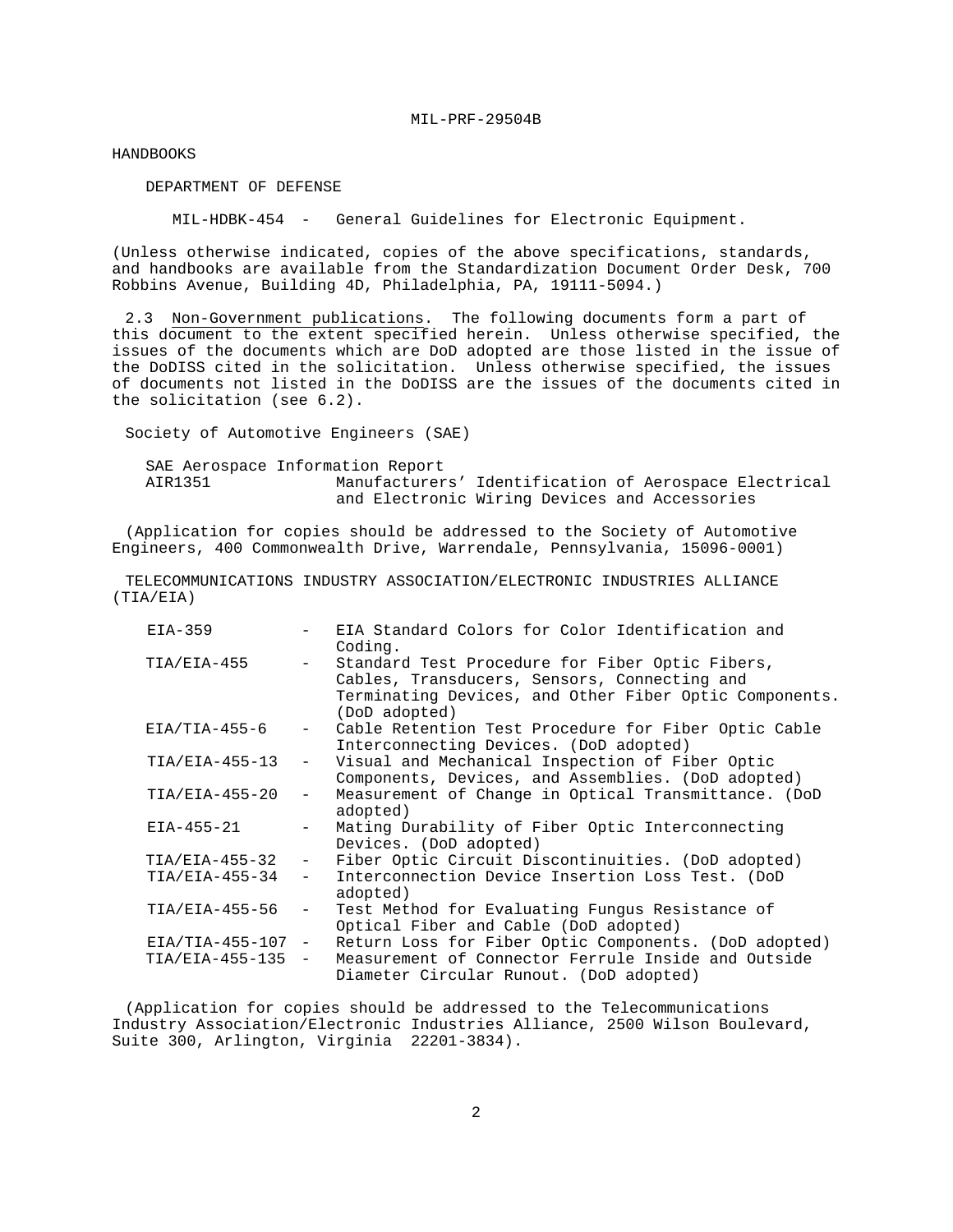(Non-Government standards and other publications are normally available from the organizations which prepare or which distribute the documents. These documents also may be available in or through libraries or other informational services.)

2.4 Order of precedence. In the event of a conflict between the text of this document and the references cited herein (except for related associated specifications or specification sheets), the text of this document takes precedence. Nothing in this document, however, supersedes applicable laws and regulations unless a specific exemption has been obtained.

3. REQUIREMENTS

3.1 Specification sheets. The individual item requirements shall be as specified herein and in accordance with the applicable specification sheet. In the event of any conflict between the requirements of this specification and the specification sheet, the latter shall govern.

3.2 Qualification. Termini furnished under this specification shall be products that are authorized by the qualifying activity for listing on the applicable qualified products list before contract award (see 4.6 and 6.3). The provisions of 4.6.4 for retention of qualification are included in this requirement.

3.3 Materials. Materials shall be as specified herein and in the applicable specification sheet. In all cases, materials selected for use shall meet all qualification requirements as specified, and be of a type and quality to assure physical, chemical, and optical compatibility with the requirements of this specification. All materials used shall be nontoxic (see 3.3.1), nonnutrient to fungus (see 3.3.5) and manufactured to good workmanship quality (see 3.8).

3.3.1 Toxic and hazardous products and formulations. The products used in the terminus construction shall not give off toxic or explosive fumes when exposed to flame. Materials used shall have no adverse effect on the health of personnel when used for the intended purpose.

3.3.2 Metals. Metals which are inherently susceptible to corrosion are prohibited. In addition, unless otherwise specified (see 3.1), metals which are inherently magnetic are prohibited.

3.3.3 Dissimilar metals. The use of dissimilar metals in intimate contact should be avoided. When dissimilar metals are used in intimate contact with each other, protection against electrolysis and corrosion shall be provided.

3.3.4 Nonmetallic materials. Nonmetallic materials used in termini shall not be degraded by the use of solvents, adhesives or cleaning agents, nor be degraded at the specified environmental conditions.

3.3.4.1 Adhesives. Adhesives are not precluded from use in the construction of termini to this specification. The types of adhesives which may be used are defined in the associated specification sheet (see 3.1).

3.3.4.2 Sealing compounds. Sealing compounds which may flow at the maximum upper storage temperature specified herein, or may crack at the minimum lower storage temperature specified herein shall not be used.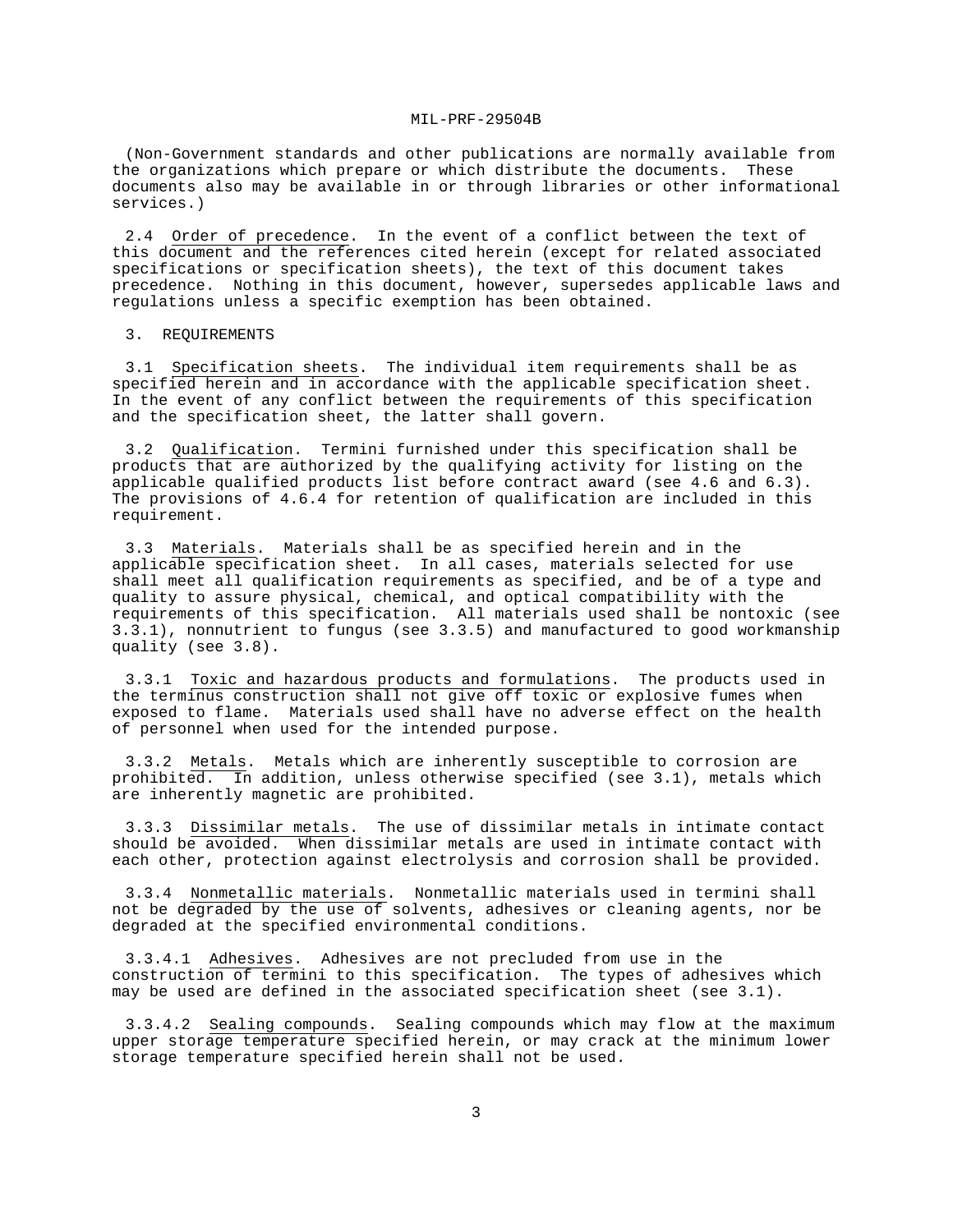3.3.5 Fungus resistance. When tested in accordance with 4.9.16, polymeric terminus materials shall show sparse or very restricted microbial growth and reproduction with minor or inhibited substrate utilization. There shall be little or no chemical, physical or structural change detectable.

3.3.6 Recycled, recovered, or environmentally preferable materials. Recycled, recovered, or environmentally preferable materials should be used to the maximum extent possible provided that the material meets or exceeds the operational and maintenance requirements, and promotes economically advantageous life cycle costs.

3.4 Design and construction. Termini shall be of the design, construction, and physical dimensions as specified (see 3.1).

3.4.1 Optical termini. Optical terminus dimensions shall be as specified (see  $3.1$ ). The mating ends of these termini shall be shaped to prevent gouging of the insert during engagement. The terminus design shall preclude damage to the terminus retention device or to the sealing members during insertion or removal of a terminus. No terminus damage shall result from inserting termini into or removing termini from the connector with the tool specified for insertion or removal. The terminus shall terminate fibers with the properties, dimensions and dimensional tolerance specified (see 3.1).

3.4.1.1 Dummy termini. Dummy termini shall be as specified (see 3.1). Requirements for retention, insertion and removal, and environmental sealing of the dummy termini shall be equivalent to those for the in-service optical termini.

3.4.2 Terminus insertion and removal methods. Optical terminus insertion shall be accomplished by inserting the terminus through the insert of the qualification connector half (see 3.1) and by locking it in place. The individual termini shall be positively retained in the connector when installed with the terminus insertion tool and shall be capable of being removed without terminus or insert damage when using the terminus removal tool. Requirements for these tools shall be as specified (see 3.1).

3.4.3 Finishes. Finishes shall not peel or chip. Termini shall show no evidence of nicks, burrs, or other surface blemishes. Terminus parts shall not gall when inserted into the connector insert or mated with a mating terminus.

3.4.4 Interchangeability. All termini having the same PIN shall be physically and functionally interchangeable without need for modification of such items or of termination tools.

3.4.5 Intermateability. All termini of the same PIN shall be intermateable with their counterpart termini.

3.4.6 Interoperability. All termini of the same PIN shall be interoperable. Upon qualification of the first manufacturer, all subsequent manufacturers shall provide proof of interoperability with each qualified manufacturer as specified in 4.10. The termini shall meet the requirements of 3.5.1, 3.6.6 and 3.6.9 for each specified interoperability condition (see 4.10).

3.4.7 Maintainability. Termini shall require no preventative maintenance.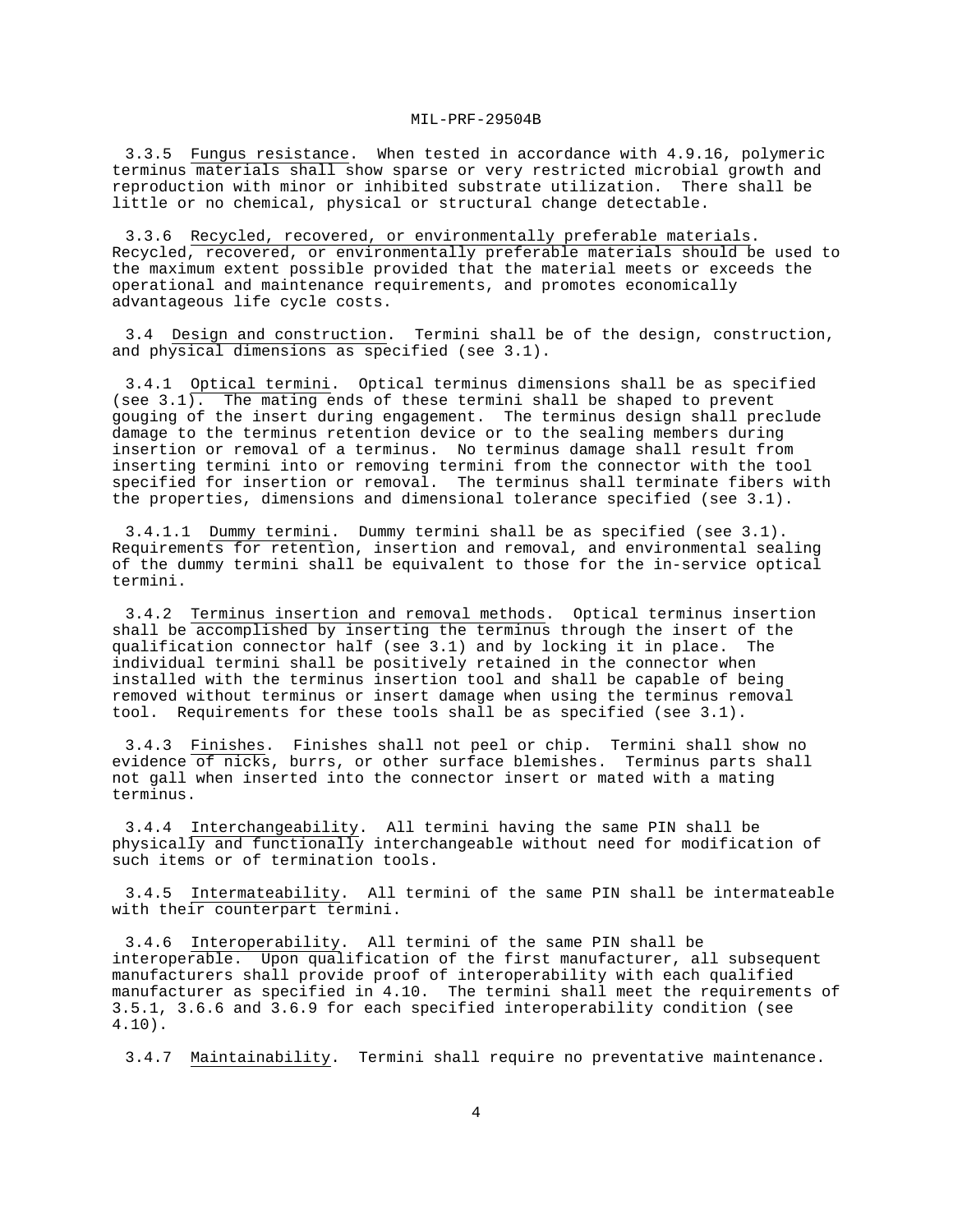3.5 Optical performance requirements. Mated termini shall meet the requirements of 3.5.1 and 3.5.2 when mated using the qualification connectors specified in the associated specification sheets (see 3.1).

3.5.1 Insertion loss. When measured in accordance with 4.8.2, the initial insertion loss shall not exceed the value specified in the associated specification sheet (see 3.1). Unless otherwise specified (see 3.1), the insertion loss shall not exceed the value specified in the associated specification sheet (see 3.1) at any time during testing of the terminus.

3.5.2 Discontinuity. When measured in accordance with 4.8.3, no discontinuity shall occur. For multimode termini, a discontinuity is considered to be a reduction of optical transmittance of 0.5 dB or more for a duration of 50 microseconds or more. For single mode termini, a discontinuity is considered to be a reduction of optical transmittance of 0.5 dB or more for a duration of 100 milliseconds or more.

3.5.3 Return loss. When applicable and when measured in accordance with 4.8.4, the return loss of a multimode terminus shall be not greater than -30 dB. The return loss of a single-mode optical terminus shall be not greater than -40 dB.

3.5.4 Change in optical transmittance. When measured in accordance with 4.8.5, the change in optical transmittance during or after any specified environmental or mechanical requirement shall be not greater than 0.5 dB.

3.6 Inspection requirements.

3.6.1 Size. When examined in accordance with 4.9.3, the dimensions and dimensional tolerances for these termini shall be as specified (see 3.1).

3.6.2 Weight. When tested in accordance with 4.9.4, the weight of the termini shall be as specified (see 3.1).

3.6.3 Identification marking. When tested in accordance with 4.9.5, the termini shall be marked as specified herein (see 3.7). All marking characters on any surface of the termini shall be identifiable.

3.6.4 Terminus cleaning. After cleaning the terminus in accordance with 4.9 6, the optical insertion loss of 3.5.1 and the identification marking requirements of 3.6.3 shall be met.

3.6.5 Circular runout. When measured as specified in 4.9.7, designated surfaces must be within the total runout tolerance specified (see 3.1).

3.6.6 Terminus retention. When tested in a qualification connector (see 3.1) in accordance with 4.9.8 and subjected to axial loads of 22 pounds (98 N), termini shall be retained in their inserts and not exceed 0.015 inch (0.38 mm) displacement. Spring loaded termini may deflect more than 0.015 inch (0.38 mm) but must return to within 0.015 inch (0.38 mm) of original position after load is removed. This requirement applies only to termini with retention mechanisms.

3.6.7 Terminus engagement and separation force. When specified in the applicable specification sheet and tested in accordance with 4.9.9, the terminus engagement and separation force shall be within the limits specified (see 3.1).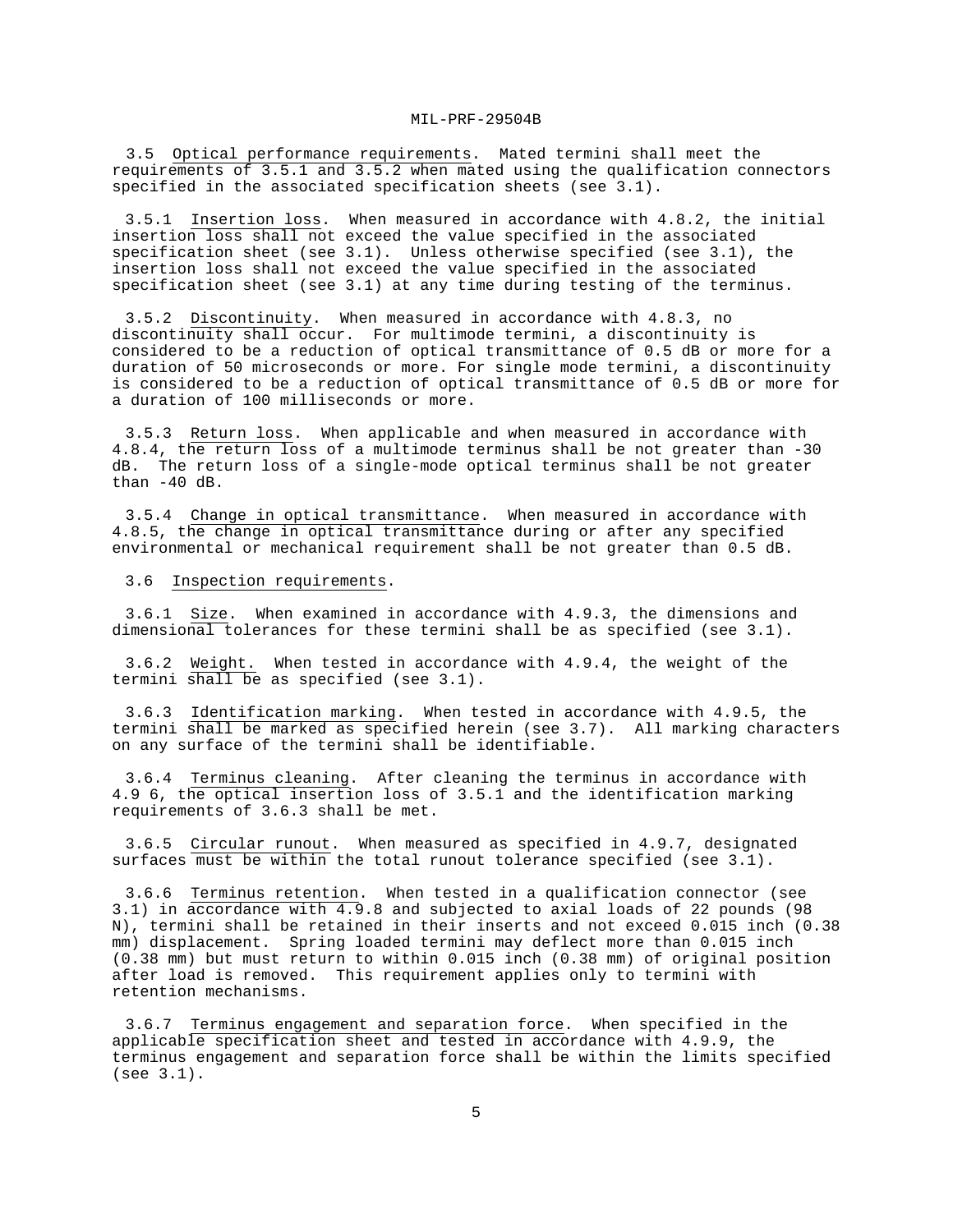3.6.8 Environmental/mechanical. When tested in accordance with 4.9.10, termini shall not exhibit visual evidence of dimensional change, opening of seals, cracking or crazing of components or finishes, identification marking impairment, fusion or seizure of mating parts, breakage of the fiber within the terminus, or other effects detrimental to terminus operation. The termini shall meet the optical requirements of 3.5.3 and 3.5.4 as specified in the associated specification sheet (see 3.1).

3.6.9 Terminus insertion and removal forces. When tested in accordance with 4.9.11, the terminus insertion force and the force required to remove unlocked termini shall be not greater than 22 pounds (98 N).

3.6.10 Fiber pull out force. When tested in accordance with 4.9.12, the minimum fiber to terminus pullout strength shall be 3.1 lbs (14 N). The terminus shall meet the optical requirements of 3.5.4 during and after the test.

3.6.11 Cable pull out force. When tested in accordance with 4.9.13, the minimum cable to terminus pullout strength shall be 22 pounds (98 N). The terminus shall show no evidence of cable jacket damage, crimp sleeve failure, distortion from bending of terminus parts or cable disengagement from the terminus. The terminus shall meet the optical requirements of 3.5.4 during and after the test.

3.6.12 Mating durability. When tested in a qualification connector (see 3.1) in accordance with 4.9.14 for 500 mating cycles, the termini shall show no evidence of defects which may be detrimental to their mechanical or optical performance. The terminus shall meet the requirements of 3.5.4 during and after the test.

3.6.13 Maintenance aging. When tested in a qualification connector (see 3.1) in accordance with 4.9.15 for 10 insertion/removal cycles, termini shall show no visible evidence of wear or deformation which may degrade their ability to perform as specified. The requirements of 3.6.9 shall be met during the test.

3.7. Marking. Removable termini shall be permanently and legibly marked with the manufacturer's symbol or trademark and the TICC bands (see figure 1). Unless otherwise specified (see 3.1), markings shall remain legible after tests. Flaking of the color bands in the crimp indenter area is acceptable provided the color of the bands is still identifiable. It shall be acceptable to laser mark the TICC band code numbers on the termini.

3.7.1 Manufacturer's symbol or trademark. When specified (see 3.1), the manufacturer's symbol or trademark shall be marked as shown on figure 1, unless otherwise specified (see 3.1), or on the fiber barrel side of the shoulder. The manufacturer shall list the symbol or trademark with SAE in accordance with AIR1351.

3.7.2 TICC bands. Each digit of the TICC shall be designated on the terminus by a color band in accordance with the following:

|  | $0 -$ Black |  | 4 - Yellow |  | 7 - Violet |
|--|-------------|--|------------|--|------------|
|  | 1 - Brown   |  | 5 - Green  |  | 8 - Grav   |
|  | 2 – Red     |  | 6 - Blue   |  | 9 - White  |
|  | 3 - Orange  |  |            |  |            |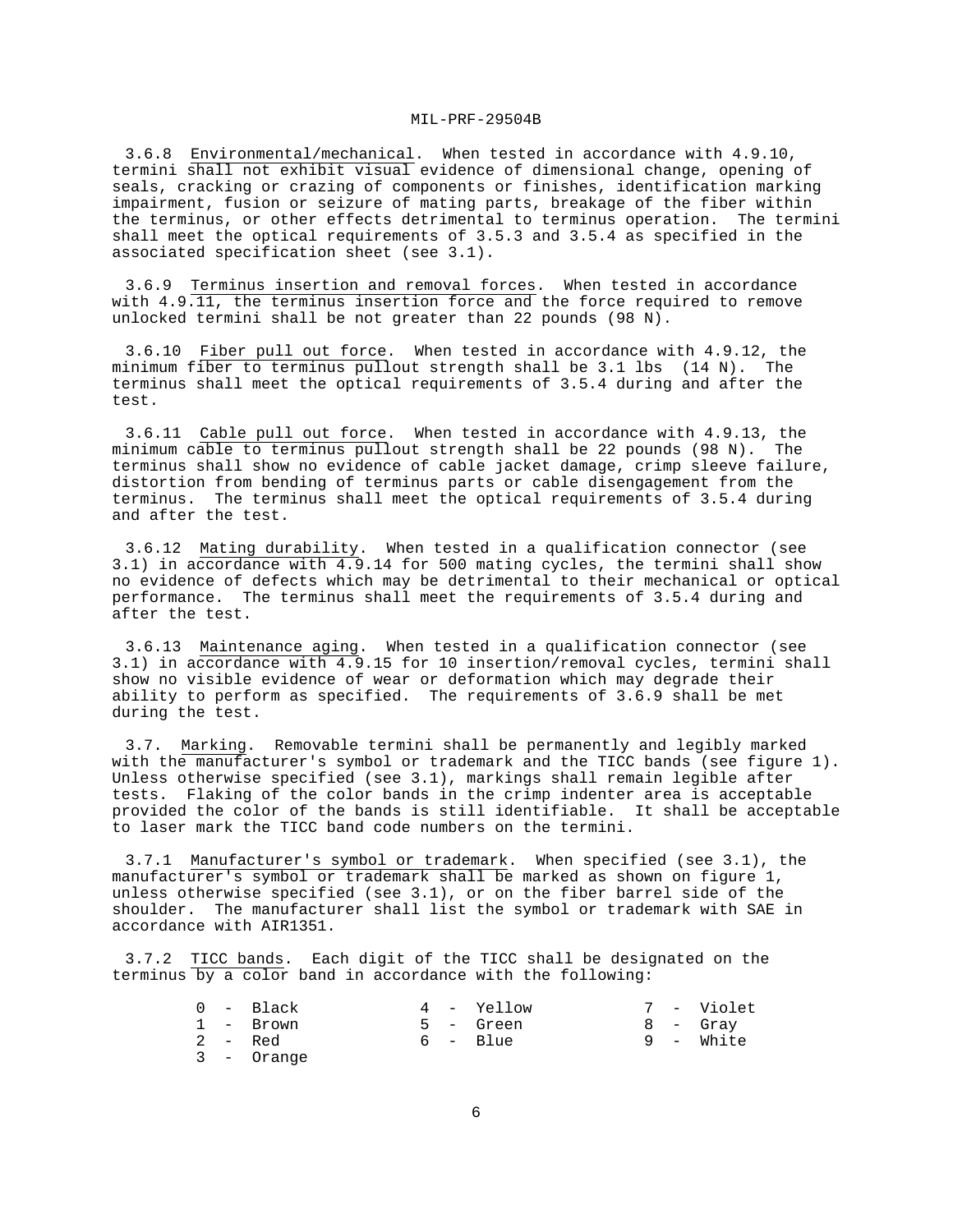The first color band shall always be yellow in color which indicates fiber optic termini and shall always be assigned a numerical value of four. Color for color bands shall be in accordance with EIA-359. Unless otherwise specified (see 3.1), colors shall remain within the specified limits during testing.



#### FIGURE 1. Termini identification color coding (TICC).

3.7.3 JAN and J marking. The United States Government has adopted, and is exercising legitimate control over the certification marks "JAN" and "J", respectively, to indicate that items so marked or identified are manufactured to, and meet all the requirements of specifications. Accordingly, items or the packages of items acquired to, and meeting all of the criteria specified herein and in applicable specifications shall bear the certification mark "JAN" except that items too small to bear the certification mark "JAN" shall bear the letter "J". The "JAN" or "J" shall be placed immediately before the part number except that if such location would place a hardship on the manufacturer in connection with such marking, the "JAN" or "J" may be located on the first line above or below the part number, or on the package when item size precludes markings on parts that are too small. Items furnished under contracts or orders which either permit or require deviation from the conditions or requirements specified herein or in applicable specifications shall not bear "JAN" or "J". In the event an item fails to meet the requirements of this specification and the applicable specification sheets or associated specifications, the manufacturer shall remove completely the military part number and the "JAN" or the "J" from the sample tested and also from all items and their packages represented by the sample. The "JAN" or "J" certification mark shall not be used on products acquired to contractor drawings or specifications. The United States Government has obtained Certificate of Registration Number 504,860 for the certification mark "JAN" and Registration Number 1,586,261 for the certification mark "J".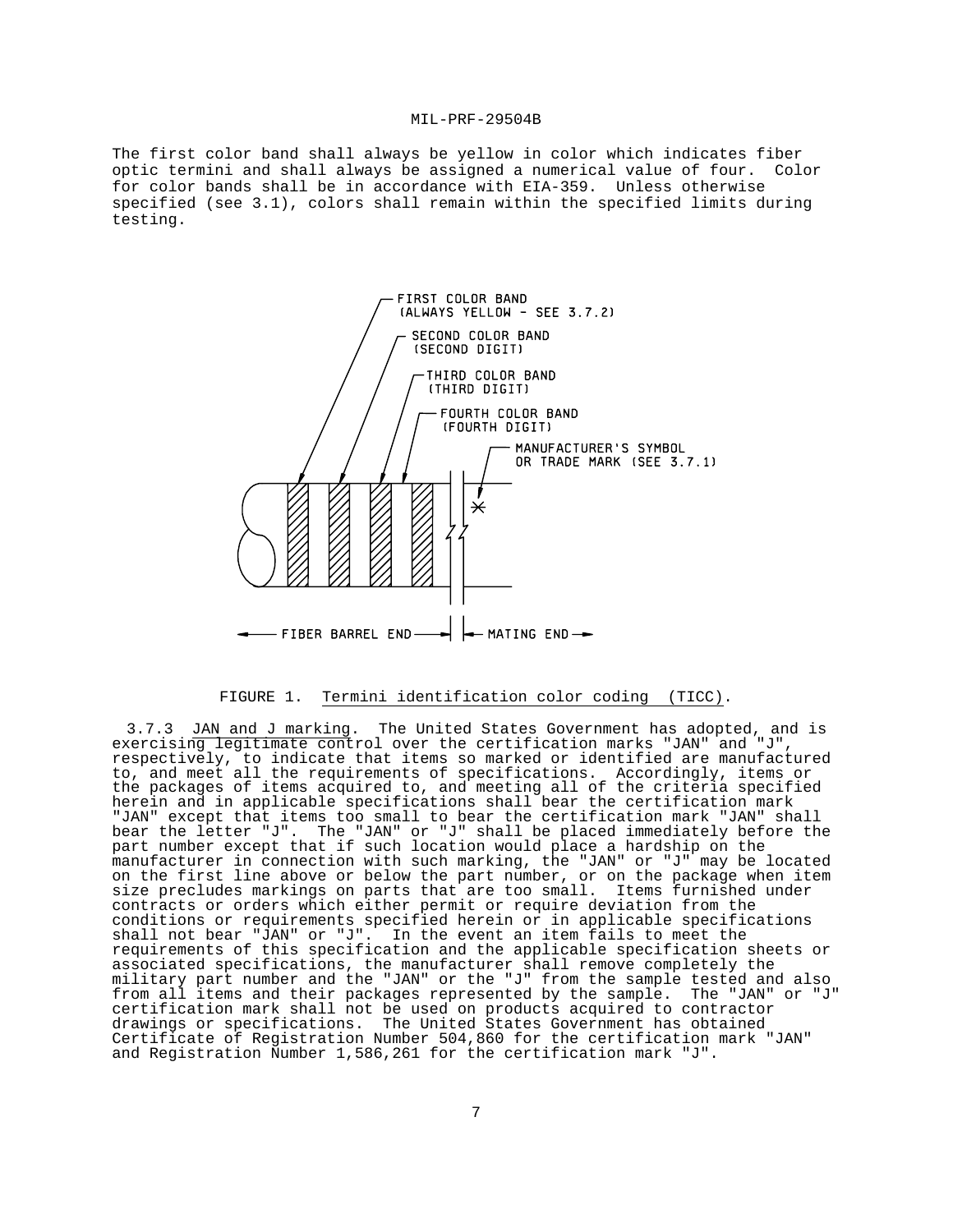3.8 Workmanship. Termini shall be processed in such a manner as to be uniform in quality and shall be free from foreign material and burrs or sharp corners that might interfere with the termination process, damage the connector or affect mating of the termini.

4. VERIFICATION

4.1 Verification program. Requirements for the verification program shall be as required by the qualifying activity (see  $6.3.3$ ).

4.1.2 Assembly plants. Assembly plants shall be listed on, or approved for listing on, the applicable qualified products list. The qualified terminus manufacturer shall certify that the assembly plant is approved for the distribution of the manufacturer's parts. The assembly plant shall use only piece parts supplied by the qualified terminus manufacturer. No testing other than visual examination is required of certified piece parts obtained from the qualified terminus manufacturer, except when there is cause for rejection. All assemblies produced at the assembly plant shall be subjected to examination of the product to assure that the assembly process conforms with that established at the qualified manufacturing plant. Quality control requirements, including Government inspection surveillance, shall be the same as required for the qualified termini manufacturer.

4.2 Test equipment and inspection facilities. Requirements for test equipment and inspection facilities shall be as required by the qualifying activity (see 6.3.4).

4.3 Classification of inspections. The inspection requirements specified herein are classified as follows:

a. Materials Inspection (see 4.5).

b. Qualification inspection (see 4.6).

c. Conformance inspection (see 4.7).

4.4 Inspection conditions. Unless otherwise specified, all inspections shall be performed in accordance with the standard test conditions specified in TIA/EIA-455 or as specified herein.

4.5 Materials inspection. Materials inspection shall consist of certification supported by verification that materials used in fabricating the delivered fiber optic termini are in accordance with the requirements of 3.3 and as specified (see 3.1).

4.6 Qualification inspection. Qualification inspection shall be performed at a laboratory acceptable to the Government, on sample units produced with equipment and procedures normally used in production (see 3.2).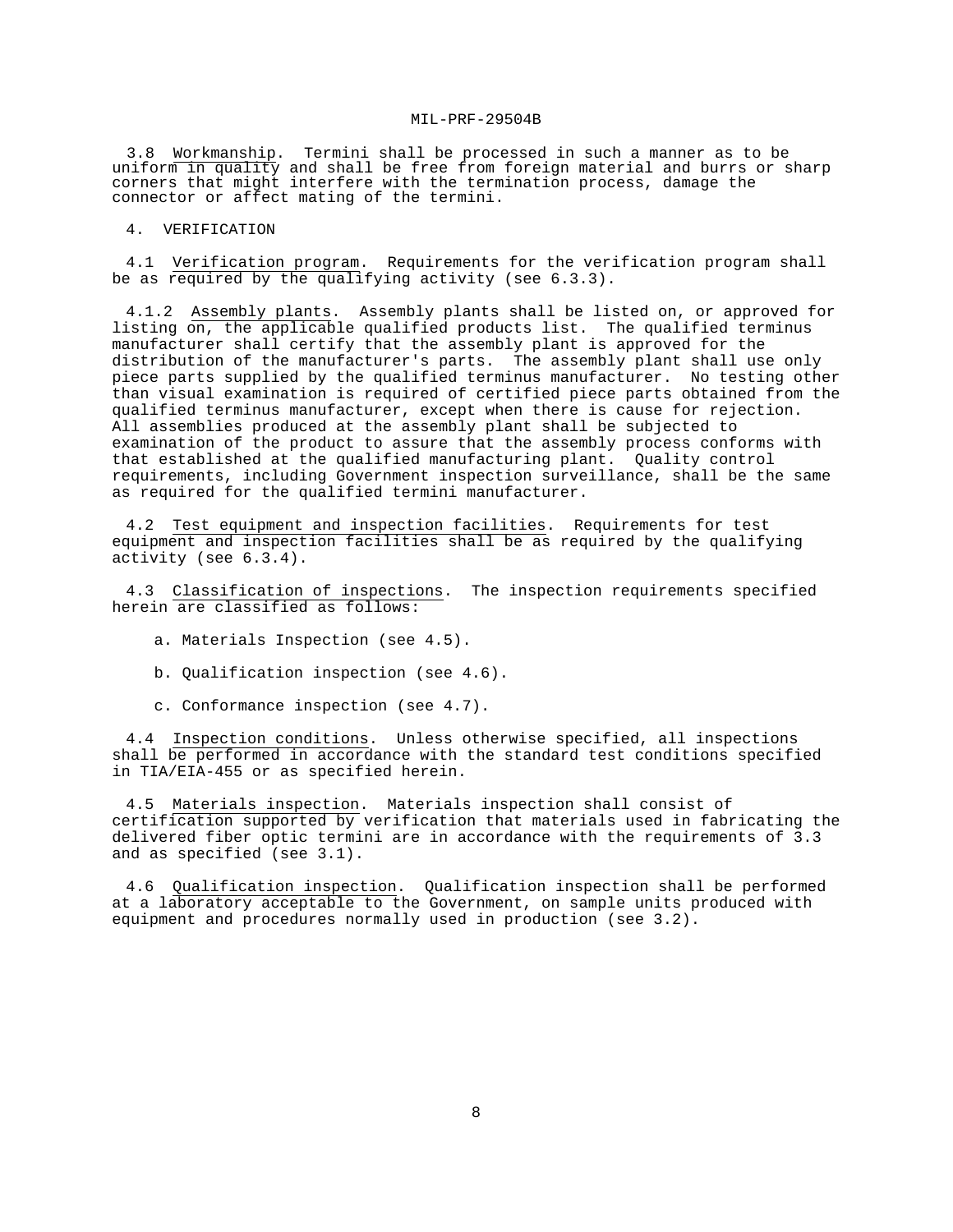4.6.1 Samples. Fiber optic terminus samples complying with the requirements specified herein and in the specification sheets (see 3.1) shall be submitted for qualification certification. The manufacturer shall provide a counterpart terminus for each terminus subjected to qualifying tests requiring mating assemblies. The counterpart termini provided for this purpose shall be new, previously qualified termini or new termini submitted for qualification testing. Manufacturers not producing mating termini shall substantiate that tests were performed with qualified counterpart termini. For those tests specifying the use of mated termini, optical and mechanical test assessment shall be made using the assigned counterpart termini for those test measurements as required.

4.6.1.1 Sample size. Unless otherwise directed by the qualifying activity (see 6.3), test samples of a minimum of 16 pin termini and 16 mating socket termini of each PIN for which qualification is desired shall be selected at random.

4.6.1.2 Sample preparation. Except for the group I inspection of table I and unless otherwise specified herein, termini shall be fully assembled utilizing two lengths of cable, each at least 5 meters long, containing fiber as specified (see 3.1).

4.6.2 Inspection routine. Samples shall be subjected to the qualification inspection specified in table I. Group I and group II inspections may be performed in any order; however, group III inspections shall be performed in the order specified in the qualification connector specification (see 3.1). In cases where certain requirements are applicable only when specified (see 3.1), these tests shall be conducted in the order shown when specified in the appropriate specification sheet (see 3.1). Tests which are not specified as applicable shall not be conducted. All specimens shall be subjected to the inspections of group I. Sixteen specimens shall be subjected to the inspections of group II. Specimens as required by the qualification connector specification (see 3.1) shall be subjected to the inspections of group III.

4.6.3 Failures. One or more failures shall constitute qualification inspection failure.

4.6.4 Retention of qualification. To retain qualification, the manufacturer shall verify in coordination with the qualifying activity the capability of manufacturing products which meet the performance requirements of this specification. Refer to the qualifying activity for the guidelines necessary to retain qualification to this particular specification. The manufacturer shall immediately notify the qualifying activity at any time that the inspection data indicates failure of the qualified product to meet the performance requirements of this specification.

4.6.4.1 Termini. For termini used in qualified connectors, the tests may be conducted during the regularly scheduled retention of qualification testing with the applicable connector undergoing retention of qualification.

4.6.5 Qualification by similarity. The extent of qualification by similarity shall be as specified in the associated specification sheet and as determined by the qualifying activity.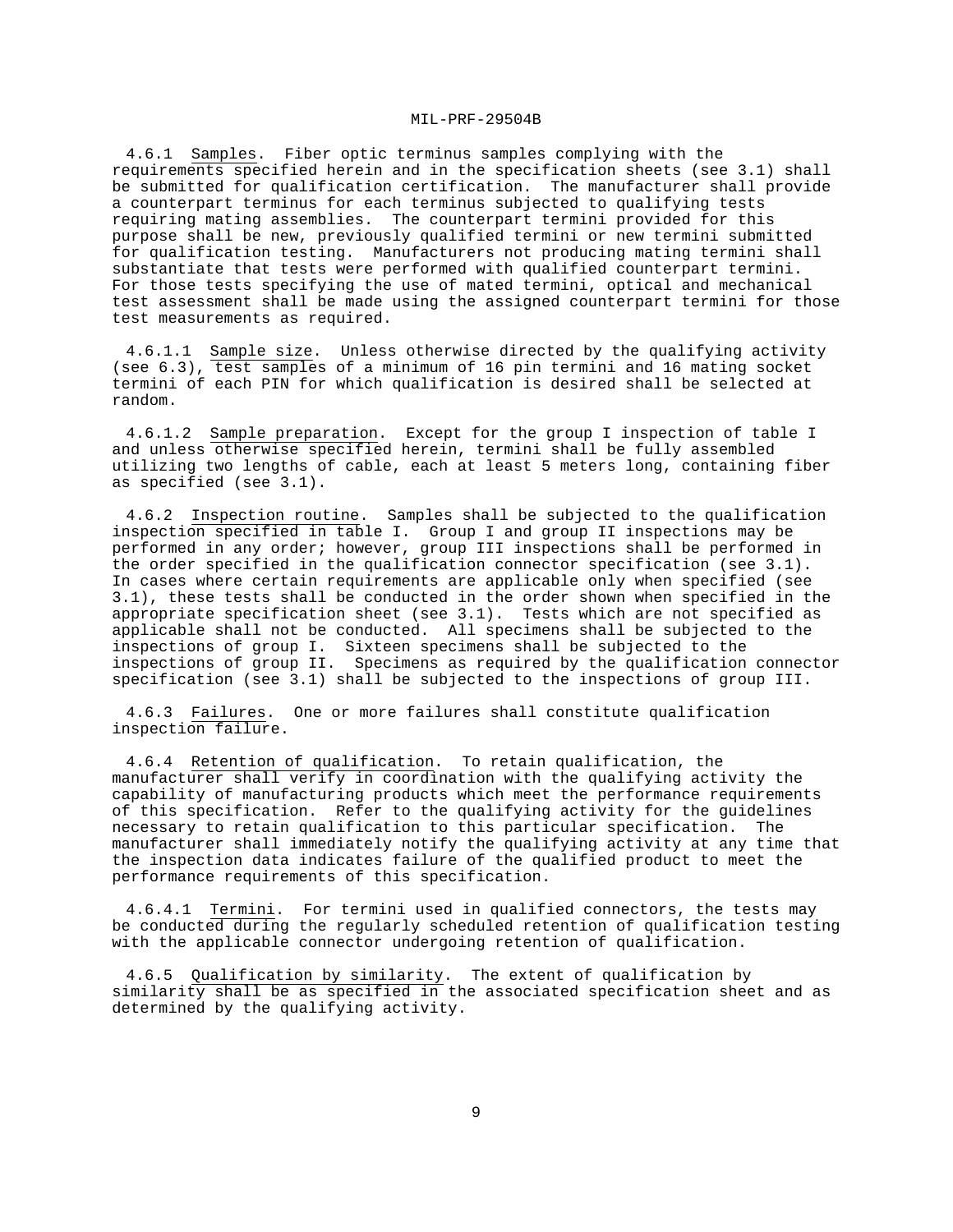| Inspection                                                                                                                                                                                                             | Requirement                                                              | Test method                                                               |
|------------------------------------------------------------------------------------------------------------------------------------------------------------------------------------------------------------------------|--------------------------------------------------------------------------|---------------------------------------------------------------------------|
| Group I                                                                                                                                                                                                                |                                                                          |                                                                           |
| Interoperability<br>Visual<br>Size<br>Weight<br>Identification marking<br>Workmanship<br>Circular runout<br>Optical<br>Insertion loss                                                                                  | 3.4.6<br>3.6.1<br>3.6.2<br>3.6.3<br>3.8<br>3.6.5<br>3.5.1                | 4.10<br>4.9.3<br>4.9.4<br>4.9.5<br>4.9.7<br>4.8.2                         |
| Return loss                                                                                                                                                                                                            | 3.5.3                                                                    | 4.8.4                                                                     |
| Group II                                                                                                                                                                                                               |                                                                          |                                                                           |
| Terminus insertion and removal forces<br>Terminus retention<br>Terminus engagement and separation force<br>Maintenance aging<br>Fiber pull out force<br>Cable pull out force<br>Mating durability<br>Terminus cleaning | 3.6.9<br>3.6.6<br>3.6.7<br>3.6.13<br>3.6.10<br>3.6.11<br>3.6.12<br>3.6.4 | 4.9.11<br>4.9.8<br>4.9.9<br>4.9.15<br>4.9.12<br>4.9.13<br>4.9.14<br>4.9.6 |
| Group III                                                                                                                                                                                                              |                                                                          |                                                                           |
| Environmental/mechanical<br>Fungus resistance                                                                                                                                                                          | 3.6.8<br>3.3.5                                                           | 4.9.10<br>4.9.16                                                          |

# TABLE I. Qualification inspection.

4.7 Conformance inspection. Conformance inspection shall consist of the inspection and optical tests specified for group A inspection (table II), group B inspection (table III), and group C inspection (table IV). Requirements for alternate forms of conformance inspection shall be as identified in the qualification instructions (see 6.3.5).

4.7.1 Inspection of product for delivery. Inspection of product for delivery shall consist of group A inspections.

4.7.1.1 Inspection lot. The inspection lot shall consist of termini offered for inspection at one time, and all of the same design as covered by one specification sheet and PIN. All of the termini in the inspection lot submitted shall have been produced during the same production period with the same materials and processes.

4.7.1.1.1 Sample unit. A sample unit shall be a terminus selected at random from the inspection lot.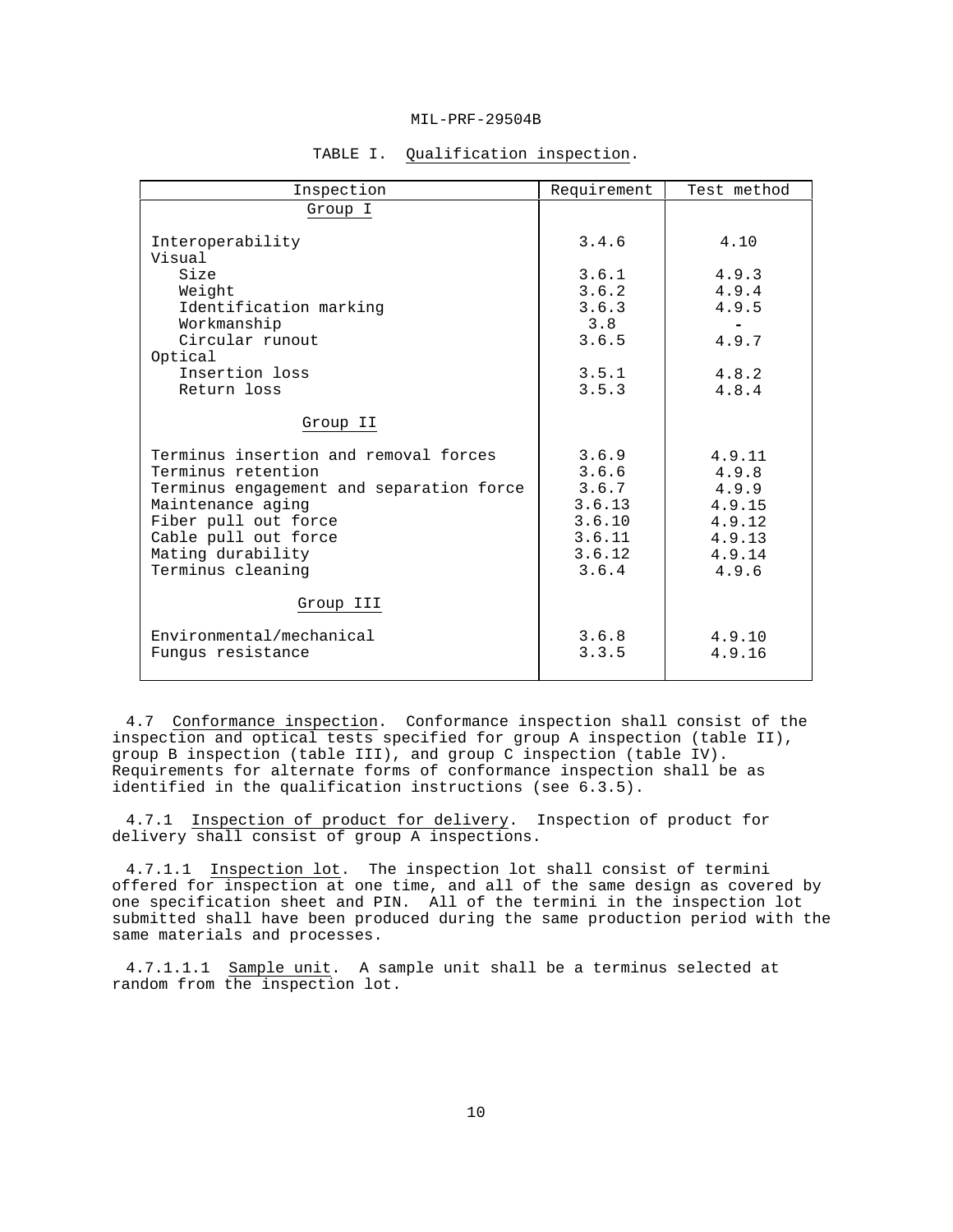4.7.1.1.2 Sample unit preparation. No preparation of the sample unit is required for group A inspections. Unless otherwise specified herein, sample unit termini for group B and C inspections shall be fully assembled utilizing a length of cable, at least 5 meters long, compatible with the terminus under test. The non terminus fiber ends of the cable shall be optically finished to permit optical assessment of the terminus.

4.7.1.1.3 Specimen. A specimen shall be a sample unit prepared in accordance with 4.7.1.1.2.

4.7.1.2 Group A inspection. Group A inspection shall consist of the inspection tests specified in table II. The inspection tests may be performed in any convenient order.

4.7.1.2.1 Sampling plan. Tests shall be performed on 100 percent of the product supplied under this specification.

4.7.1.2.2 Failures. One or more failures shall constitute group A inspection failure of the sample unit.

4.7.1.2.3 Disposition of sample units. Sample units that have failed any of the group A inspection tests shall not be shipped or submitted for group B testing.

| Inspection                                                                | Requirement           | Test method    |
|---------------------------------------------------------------------------|-----------------------|----------------|
| Visual and mechanical<br>Size 1/<br>Identification marking<br>Workmanship | 3.6.1<br>3.6.3<br>3.8 | 4.9.3<br>4.9.5 |

TABLE II. Group A inspection.

 1/ In-process controls may be used by the manufacturer in lieu of this group A test.

4.7.1.3 Group B inspection. Group B inspection shall consist of the inspections and optical tests specified in table III and shall be performed on sample units which have been subjected to and passed group A inspection. The maximum time from the end of one group B inspection to the beginning of the following group B inspection shall be not greater than 24 months.

| TABLE III. |  |  | Group B inspection. |  |
|------------|--|--|---------------------|--|
|------------|--|--|---------------------|--|

| Inspection                                  | Requirement    | Test method    |
|---------------------------------------------|----------------|----------------|
| Circular runout<br>Terminus retention       | 3.6.5<br>3.6.6 | 4.9.7<br>4.9.8 |
| Terminus engagement and<br>separation force | 3.6.7          | 4.9.9          |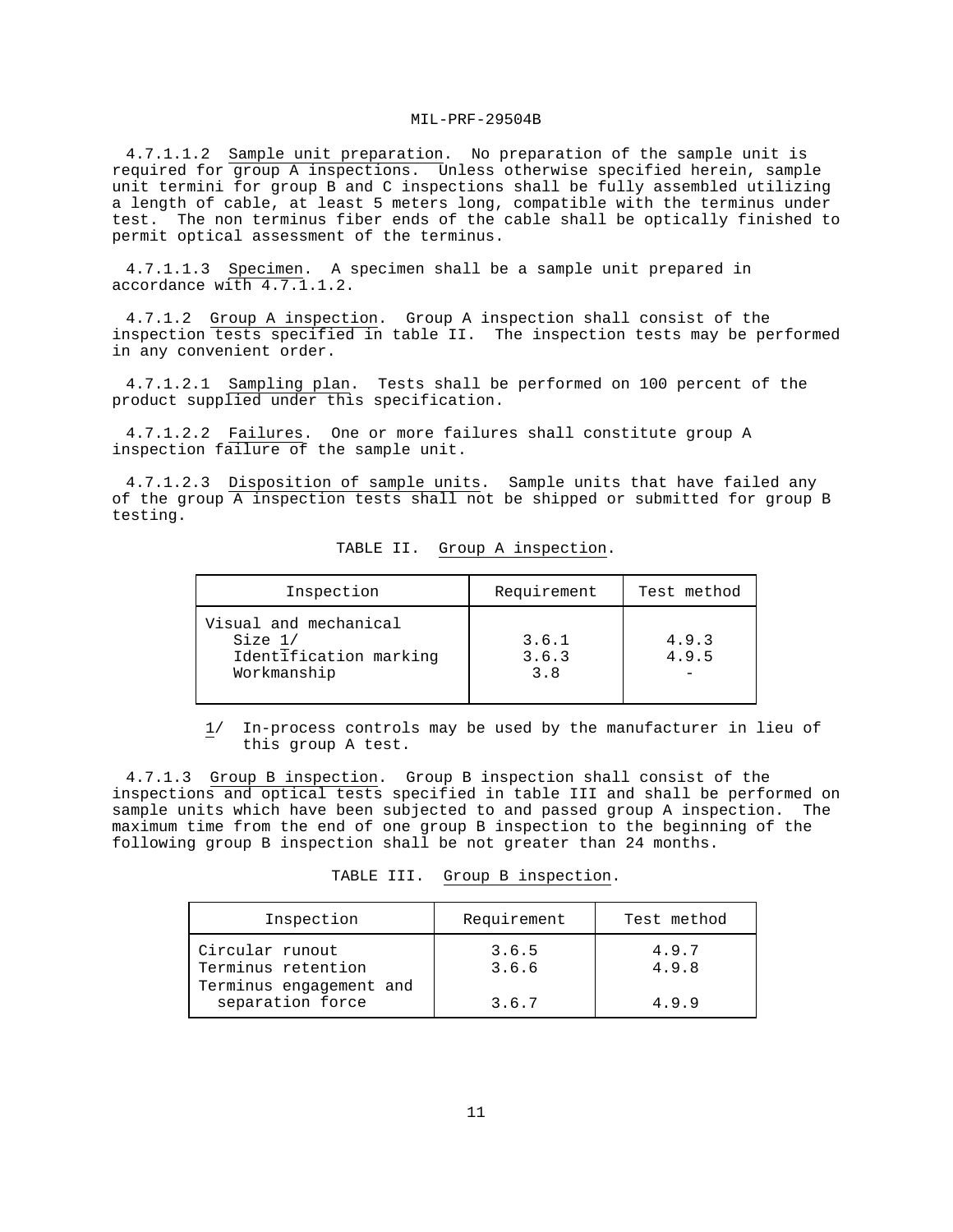4.7.1.3.1 Sampling plan. A minimum of sixteen sample units shall be selected from a lot of the same PIN within 24 months after the date of notification of qualification and during every 24 month period thereafter, except, when the total production in a 24 month period is less than 500 units of product or a total of 60 months have elapsed since the inspection was performed, in which case only eight specimens shall be tested. At no time shall the group B inspections be extended beyond 60 months.

4.7.1.3.2 Failures. If one or more sample units fail to pass group B inspection, the lot from which the samples were selected shall be rejected.

4.7.1.3.3 Rejected lots. Requirements regarding the rework of rejected lots shall be as identified in the qualification instructions (see 6.4.1).

4.7.1.3.4 Disposition of sample units. Sample units that have passed all inspection tests of group B may be shipped or tested to group C. Sample units which have failed any of the group B inspection tests shall not be shipped, even though the lot submitted is accepted.

4.7.2 Periodic inspection (group C). Inspection of product for qualification verification shall consist of group C inspections, as specified in table IV. The inspections shall be run in the order shown on sample units which have passed group A and B inspections. Except where the results of the inspections show non compliance with the applicable requirements (see 4.7.2.1.4), delivery of inspection lots which have passed group B inspection shall not be delayed pending the results of group C inspection. Group C inspection shall be performed every 60 months following notification of qualification acceptance.

4.7.2.1 Group C inspection. Group C inspection shall consist of the tests specified in table IV in the order shown. Group C inspection shall be performed on sample units of each style and selected from the inspection lots which have passed group A and B inspections. Group C inspection sample shall be representative of production.

4.7.2.1.1 Sampling plan. Every 60 months, a minimum of sixteen sample units of the same PIN, which have passed group B inspection shall be selected. Sixteen specimens shall be subjected to the inspections of groups I and II. Specimens as required by the qualification connector specification (see 3.1) shall be subjected to the inspections of group III.

4.7.2.1.2 Failures One or more specimen or sample unit failures shall constitute group C inspection failure.

4.7.2.1.3 Disposition of sample units. Sample units which have been subjected to group C inspection shall not be shipped.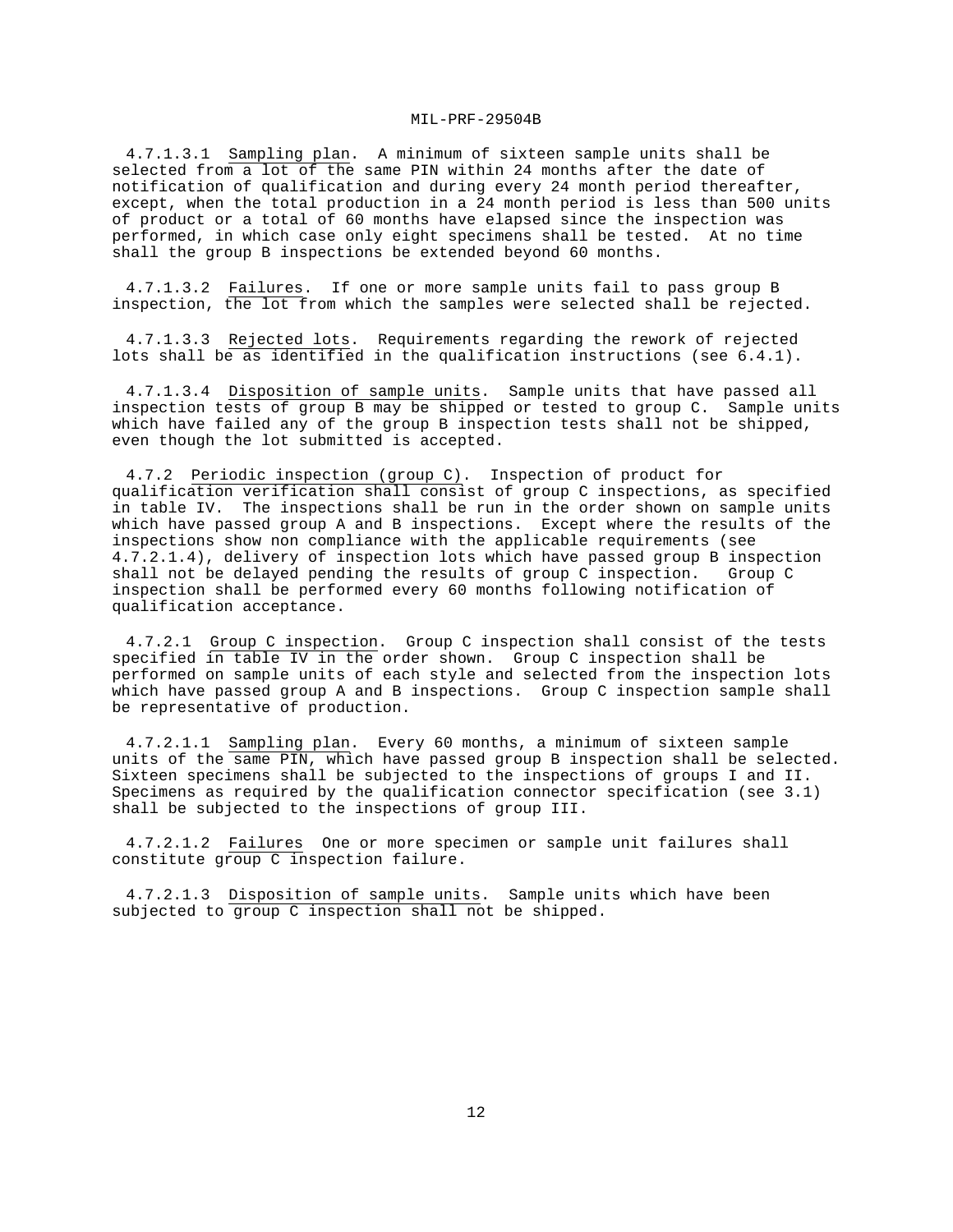| Inspection                                                                                                                      | Requirement                                   | Test method                                    |
|---------------------------------------------------------------------------------------------------------------------------------|-----------------------------------------------|------------------------------------------------|
| Group I                                                                                                                         |                                               |                                                |
| Insertion loss<br>Return loss                                                                                                   | 3.5.1<br>3.5.3                                | 4.8.2<br>4.8.4                                 |
| Group II                                                                                                                        |                                               |                                                |
| Terminus insertion and removal forces<br>Maintenance aging<br>Fiber pull out force<br>Cable pull out force<br>Mating durability | 3.6.9<br>3.6.13<br>3.6.10<br>3.6.11<br>3.6.12 | 4.9.11<br>4.9.15<br>4.9.12<br>4.9.13<br>4.9.14 |
| Group III                                                                                                                       |                                               |                                                |
| Environmental/mechanical                                                                                                        | 3.6.8                                         | 4.9.10                                         |

# TABLE IV. Group C inspection.

4.7.2.1.4 Noncompliance. Requirements regarding failure of group C inspection shall be as identified in the qualification instructions (see 6.4.2).

4.8 Optical conformance test methods. Cladding power shall be removed. In those cases where the fiber coating does not adequately perform this function, cladding mode strippers shall be used between the source and the terminus and between the terminus and the detector. Multiple fibers may not be concatenated during the measurement of change in optical transmittance or optical discontinuity. The center wavelength of test shall be 1330 + 20 nm. Launch conditions shall be as in table V.

| Fiber type  | Launch conditions                                                                       |
|-------------|-----------------------------------------------------------------------------------------|
| Single-mode | 30 mm diameter mandrel                                                                  |
| Multimode   | Uniform overfill (initial<br>insertion loss only) and 70/70<br>restricted or equivalent |

TABLE V. Light launch conditions.

4.8.1 Equivalent test methods. The use of equivalent test methods is allowed provided the preparing activity and the qualifying activity have approved the use of that equivalent test method by that manufacturer (see 6.3.5).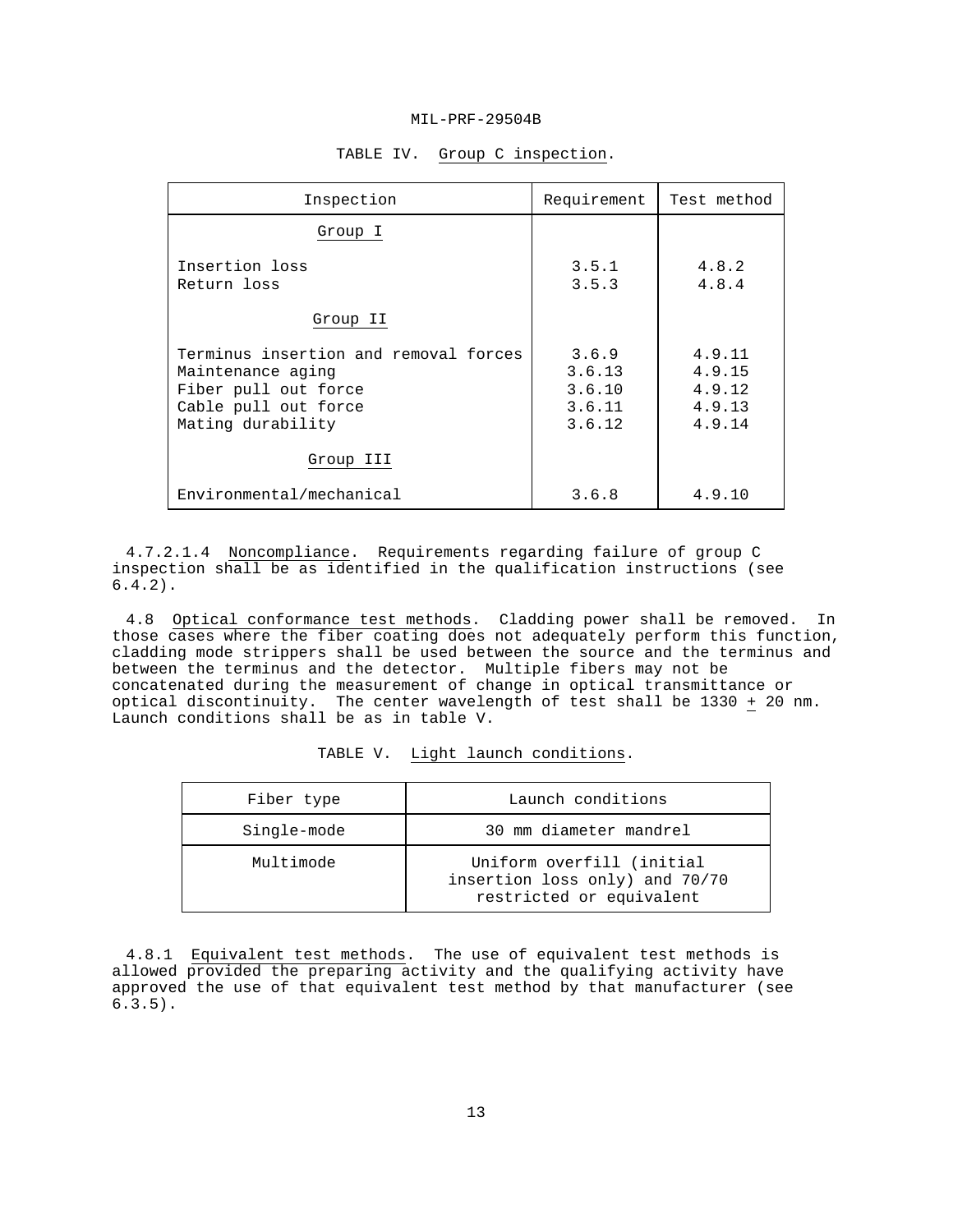4.8.2 Insertion loss. The initial insertion loss of multimode termini shall be measured in accordance with method A of TIA/EIA-455-34, using both 70/70 and overfill launch conditions. For subsequent insertion loss tests, 70/70 launch conditions or equivalent shall be used. The insertion loss of single-mode termini shall be measured in accordance with method B of TIA/EIA-455-34 (see 3.5.1).

4.8.3 Discontinuity. Termini shall be tested in accordance with TIA/EIA-455-32 using equipment having a time resolution sufficient to resolve discontinuities of duration not less than 50 microseconds ( $\mu$ s) (see 3.5.2).

4.8.4 Return loss. The return loss shall be measured in accordance with EIA/TIA-455-107 or equivalent (see 3.5.3).

4.8.5 Change in optical transmittance. The change in optical transmittance shall be measured in accordance with TIA/EIA-455-20, utilizing a monitor fiber to evaluate the change in transmittance due to exposure of the terminus to environmental/mechanical and other tests (see 3.5.4).

4.9 Methods of inspection.

4.9.1 Equivalent test methods. The use of equivalent test methods is allowed provided the preparing activity and the qualifying activity have approved the use of that equivalent test method by that manufacturer (see 6.3.5).

4.9.2 Visual and mechanical examination. Visual and mechanical examinations shall be performed in accordance with TIA/EIA-455-13 to verify that the design, construction, physical characteristics, dimensions, marking, and workmanship are in accordance with the applicable requirements (see 3.4, 3.6, 3.7, and 3.8).

4.9.3 Size. Each of the dimensions specified in the specification sheet (see 3.1) for the termini shall be measured using calibrated measuring devices with the range, precision and accuracy appropriate for the tolerances specified (see 3.1 and 3.6.1).

4.9.4 Weight. The terminus shall be weighed using calibrated scales having the range, precision and accuracy appropriate for the tolerances specified (see 3.1 and 3.6.2).

4.9.5 Identification marking. Identification markings on termini shall be visually examined and measured for conformance with the requirements of 3.6.3.

4.9.6 Terminus cleaning. The optical face of each terminus shall be cleaned according to the instructions supplied by the manufacturer. The terminus may be removed from its operational position, and the alignment sleeve may be removed to facilitate cleaning (see 3.6.4).

4.9.7 Circular runout. Termini shall be tested in accordance with TIA/EIA-455-135 (see 3.6.5).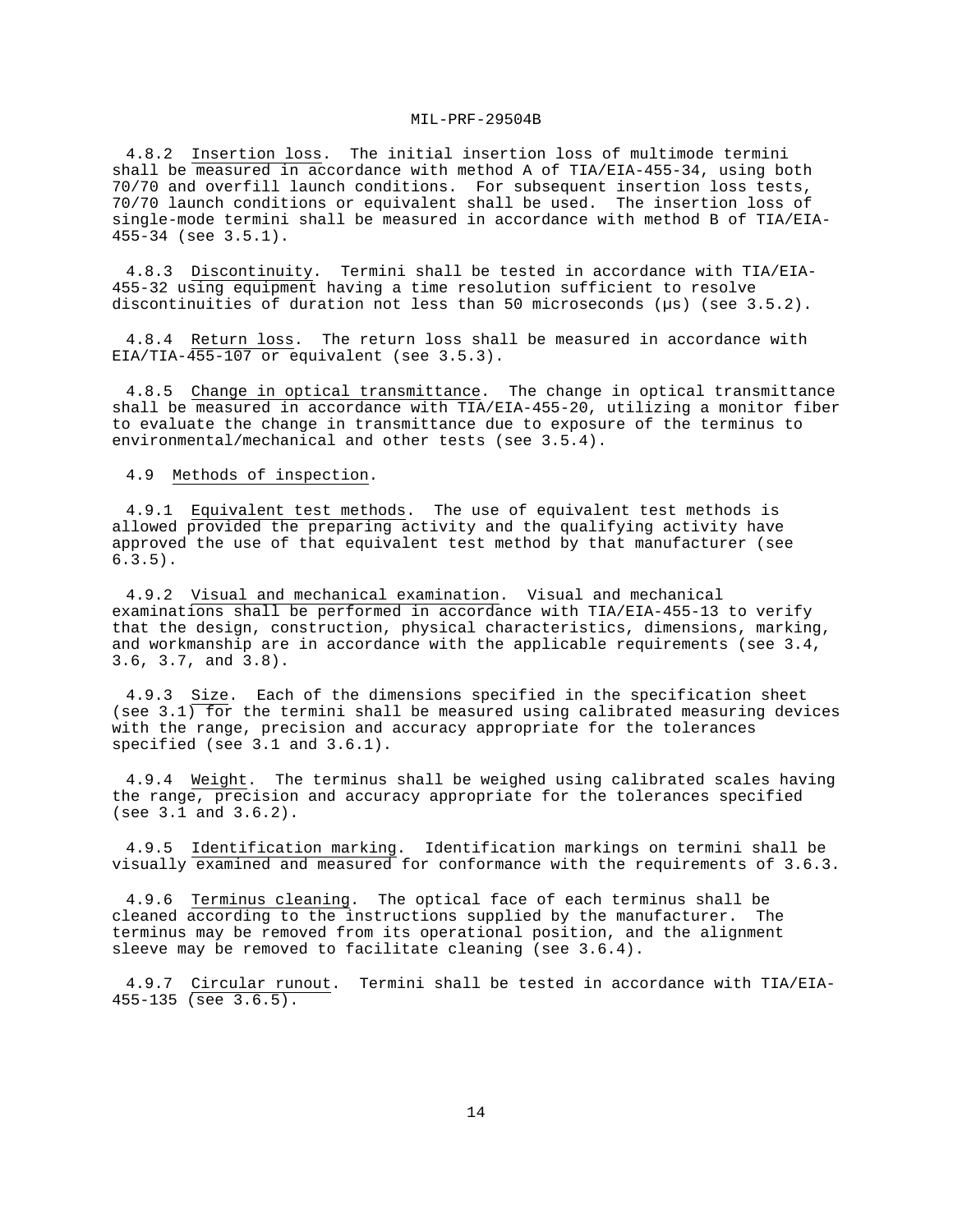4.9.8 Terminus retention. Termini shall be inserted into the appropriate qualification connector (see 3.1) and tested as follows: Termini shall be subjected to axial compressive loads applied to the front face of the terminus tending to push the terminus to the rear of the connector insert. (Care must be exercised in the design of the force application mechanism so that it does not physically touch the optical fiber endface.) A preload not greater than 3 lbs (13.4 N) may be used to seat the terminus for the initial position measurement. Axial loads shall be applied at a rate 4.4 N per second up to the maximum load specified (see 3.6.6). The terminus position shall be measured while under the maximum load specified. The maximum load specified shall be maintained for a minimum of five seconds.

4.9.9 Terminus engagement and separation force. Sockets shall be mounted in a suitable fixture for applying gradually increasing loads for the engagement and separation of the specified test pins. The test pins shall be inserted a minimum of 0.7 L (see figure 2). A maximum diameter test pin shall be inserted and removed from each socket termini. The engagement force shall be measured during insertion. A minimum diameter test pin shall be inserted and removed from each socket termini and the separation force shall be measured during removal (see 3.6.7). The test pin shall be cleaned periodically to remove any surface buildup which may affect the measured engagement and separation force.

4.9.10 Environmental/mechanical. Termini shall be installed in the applicable qualification connector (see 3.1) and subjected to the environmental/mechanical tests specified in the associated specification sheet (see 3.1). Termini shall meet the requirements of 3.6.8. Change in optical transmittance (see 4.8.5) and optical discontinuity (see 4.8.3) shall be monitored as specified in the associated specification sheet (see 3.1).

4.9.11 Terminus insertion and removal forces. Pin and socket termini shall be inserted into a qualification connector using a terminus insertion tool, and the force required to insert the terminus shall be measured (see 3.6.9). A terminus removal tool shall then be engaged to unlock the terminus. The terminus shall be removed, and the force required to remove the terminus shall be measured.

4.9.12 Fiber pull out force. Pin and socket termini shall be installed and mated in a qualification connector. The fiber pull out force shall be tested by applying the axial tensile load specified between the fiber and the terminus for a duration of one minute (see 3.6.10). The change in optical transmittance shall be monitored during and after the test in accordance with 4.8.5. After the test the terminus shall be removed from the qualification connector and visually examined in accordance with 4.9.2.

4.9.13 Cable pull out force. Cable pull out force shall be tested in accordance with EIA/TIA-455-6. Pin and socket termini shall be installed and mated in a qualification connector (see 3.1). The axial tensile load shall be applied between the cable and the terminus up to the load specified and shall be maintained for a minimum of 1 minute (see 3.6.11). The change in optical transmittance shall be measured during and after the test in accordance with 4.8.5. At the completion of the test, the terminus shall be removed from the qualification connector and visually examined in accordance with 4.9.2.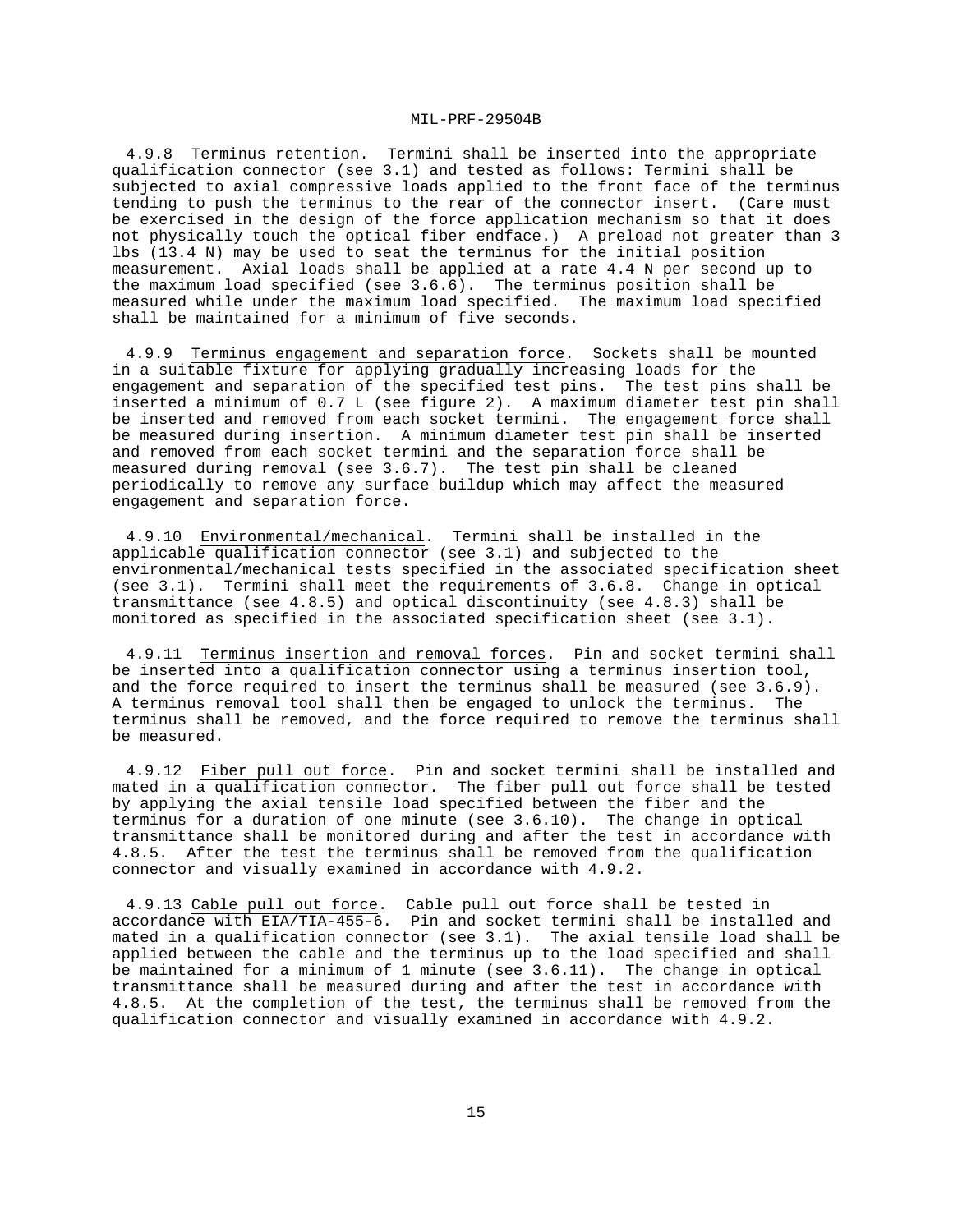



 L = Distance from socket end face to the end of the alignment sleeve.

4.9.14 Mating durability. Termini shall be installed in a qualification connector and mated and unmated in accordance with EIA/TIA-455-6 (see 3.6.12). The change in optical transmittance (see 4.8.5) shall be measured every 100 mating cycles during the test and after the test. The terminus engagement and separation force shall be measured after the test. Cleaning of the termini is permitted during and after completion of the test in order to meet the requirements of 3.5.4.

4.9.15 Maintenance aging. Pin and socket termini shall be inserted into a qualification connector using a terminus insertion tool (see 3.6.13). The force required to insert the terminus shall be measured on the first and last cycle. A terminus removal tool shall be engaged to unlock the terminus and the terminus removed. The force required to remove the terminus shall be measured on the first and last cycle.

4.9.16 Fungus resistance. Termini composed of materials not listed as fungus inert in guideline 4 of MIL-HDBK-454 shall be tested in accordance with TIA/EIA-455-56 (see 3.3.5).

FIGURE 2. Minimum depth of engagement for termini engagement and separation force tests.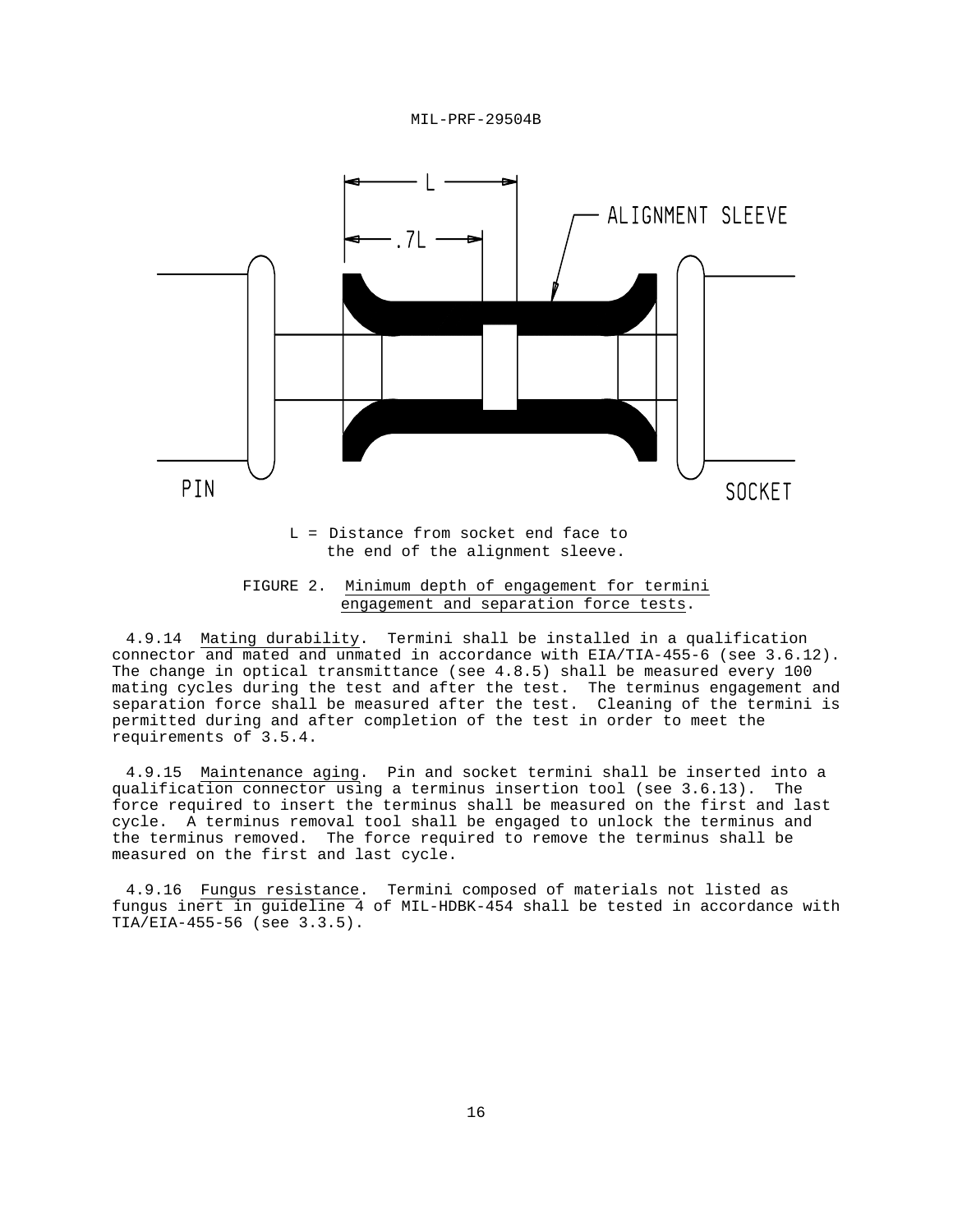4.10 Interoperability. Unless otherwise specified (see 3.1), test samples and qualified termini shall be inserted into qualification connectors (see 3.1) as specified in table VI (see 3.4.6). Insertion loss shall be measured in accordance with 4.8.2. The terminus insertion and removal forces shall be measured in accordance with 4.9.11. The terminus retention force shall be measured in accordance with 4.9.8.

| TABLE VI. Interoperability test configurations. |  |
|-------------------------------------------------|--|
|                                                 |  |

| Configuration | Receptacle<br>sockets               | Plug<br>pins                        |
|---------------|-------------------------------------|-------------------------------------|
|               | Oualified<br>Candidate<br>Candidate | Candidate<br>Oualified<br>Candidate |

#### 5. PACKAGING

5.1 Packaging. For acquisition purposes, the packaging requirements shall be as specified in the contract or order (see 6.2). When actual packaging of material is to be performed by DoD personnel, these personnel need to contact the responsible packaging activity to ascertain requisite packaging requirements. Packaging requirements are maintained by the Inventory Control Point's packaging activity within the Military Department or Defense Agency, or within the Military Department's System Command. Packaging data retrieval is available from the managing Military Department's or Defense Agency's automated packaging files, CD-ROM products, or by contacting the responsible packaging activity.

#### 6. NOTES

(This section contains information of a general or explanatory nature which may be helpful, but is not mandatory.)

6.1 Intended use. The fiber optic termini covered by this specification are intended for use in military applications where their performance characteristics are required. The termini covered by this specification are unique due to the fact that these devices must be able to operate satisfactorily in systems under the following demanding conditions: 10 g's vibration and over 1000 g's of shock. In addition, these requirements are verified under a qualification system. Commercial termini are not designed to withstand these environmental conditions.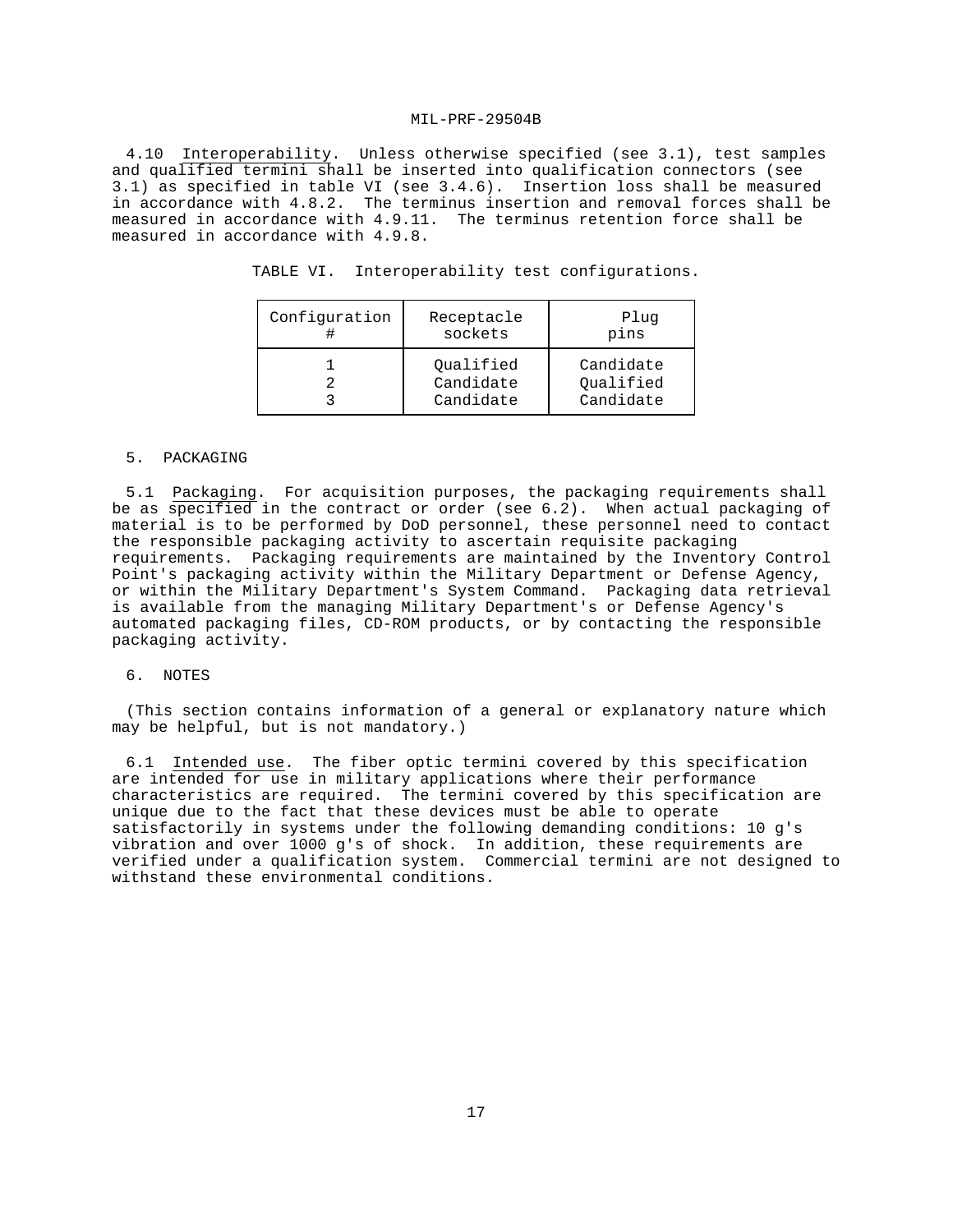6.2 Acquisition requirements. Acquisition documents must specify the following:

- a. Title, number, and date of this specification.
- b. Issue of DoDISS to be cited in the solicitation, and if required, the specific issue of individual documents referenced (see 2.1).
- c. Specification sheet number, title and date.
- d. Packaging requirements (see 5.1).
- e PIN (see 6.6).
- f. Quantity of termini required.
- g. Exception, if any, to the optional provisions of this specification including:
	- (1) Special preparation for delivery requirements, if applicable (see 5.1).

6.3 Qualification. With respect to products requiring qualification, awards will be made only for products which are, at the time of award of contract, qualified for inclusion in Qualified Products List QPL-29504, whether or not such products have actually been so listed by that date. The attention of the contractors is called to these requirements, and manufacturers are urged to arrange to have the products that they propose to offer to the Federal Government tested for qualification in order that they may be eligible to be awarded contracts or purchase orders for the products covered by this specification. The activity responsible for the Qualified Products List is the Commander, Naval Sea Systems Command, (SEA 05QV), 2531 Jefferson Davis Highway, Arlington, VA 22242-5160; however, information pertaining to qualification of products may be obtained from the agent for the qualifying activity: Defense Supply Center Columbus, (ATTN: DSCC-VQ), P.O. Box 3990, Columbus, OH 43216-5000 (see 3.2 and 4.6).

6.3.1 Conformity to qualification sample. It is understood that termini supplied under the contract should be identical in every respect to the qualification sample tested and found satisfactory, except for changes previously approved by the Government. Any unapproved changes from the qualification sample will constitute cause for rejection.

6.3.2 Provisions governing qualification SD-6. Copies of "Provisions Governing Qualification SD-6" may be obtained upon application to Standardization Documents Order Desk, 700 Robbins Ave, Bldg 4D, Philadelphia, PA 19111-5094.

6.3.3 Verification program. A verification program must be established and maintained in accordance with MIL-STD-790 or equivalent standard. Evidence of such compliance will be verified by the qualifying activity of this specification as a prerequisite for qualification and continued qualification. Results of audits to MIL-STD-790 equivalent quality assurance standards by third parties must be available to the government for review. The verification system procedures, planning and all other documentation and data that comprise the verification system must be available to the Government for review. The Government may perform any necessary inspections, verifications and evaluations to ascertain conformance to the requirements and adequacy of the implementing procedures (see 4.1).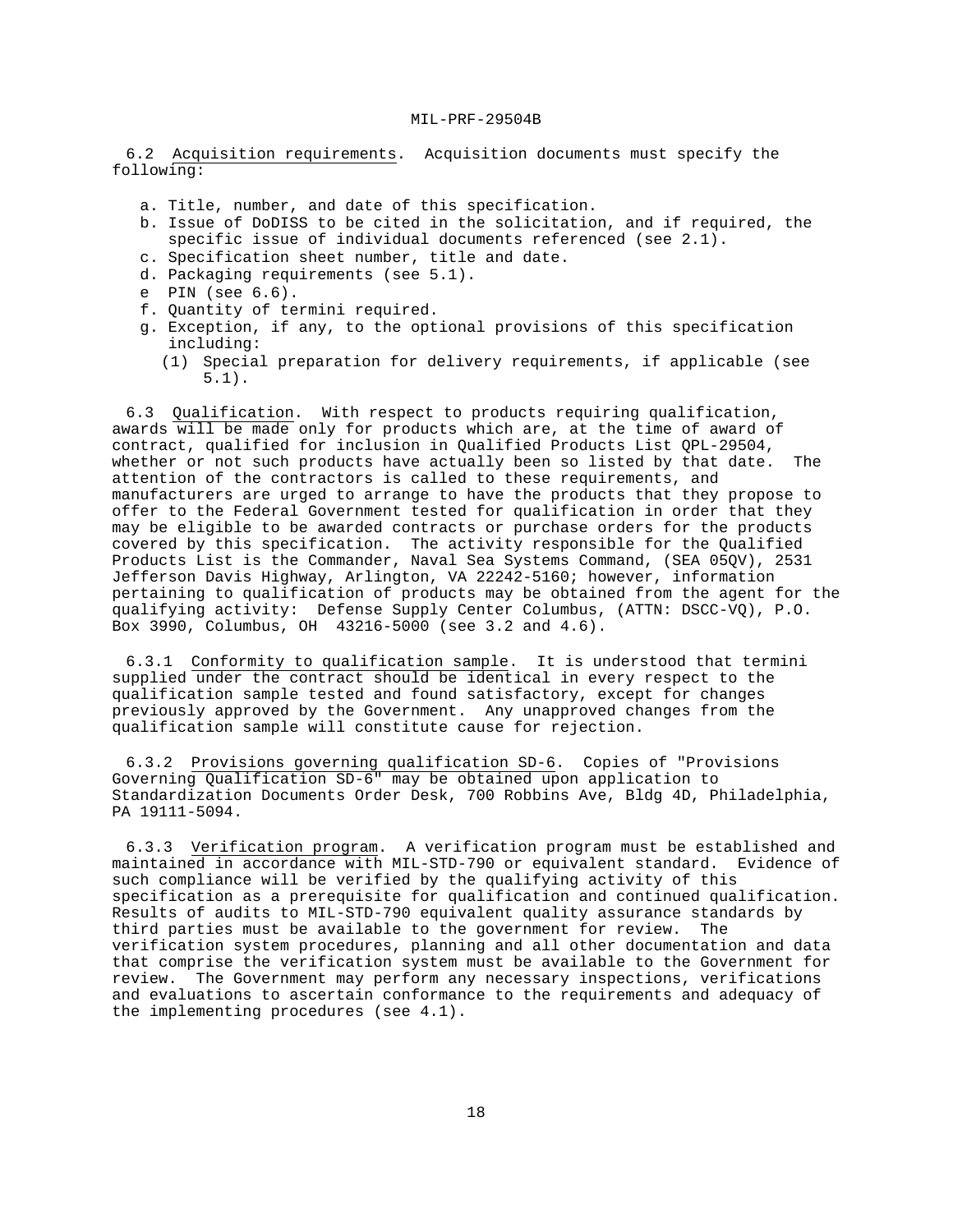6.3.4 Test equipment and inspection facilities. Provision for test and measuring equipment and inspection facilities of sufficient accuracy, quality, and quantity to permit performance of the required inspections must be the responsibility of the contractor. The establishment and maintenance of a calibration system to control the accuracy of the measuring and test equipment must be in accordance with NCSL Z540-1, ISO 10012**,** or equivalent standard (see 4.2).

6.3.5 Alternative forms of conformance inspection and equivalent test methods. Requests for alternate forms of conformance inspection (see 4.7) must be submitted to the qualifying activity and to the preparing activity. Alternate forms of conformance inspection may be used upon written approval by the qualifying activity and by the preparing activity. The use of equivalent test methods is allowed (see 4.9.1). The manufacturer must have conducted both test methods and have submitted complete test data to the preparing activity and to the qualifying activity verifying the equivalency of each equivalent test method proposed.

6.3.6 Forwarding of qualification samples. Samples and the manufacturer's certified test reports must be forwarded to the testing laboratory designated in the letter of authorization from the activity responsible for qualification (see 6.3). Samples will be plainly identified by securely attached, durable tags marked with the following information:

- a. Sample for qualification test.
- b. "MIL-PRF-29504B".
- c. Specification sheet part number.
- d. Manufacturer's name and CAGE code number.
- e. Manufacturer's part number.
- f. Comprehensive description and prime manufacturer's name and formulation number of the base materials from which the product is made. (This information will not be divulged by the Government.)
- g. Place and date of manufacture of sample.
- h. Submitted by (name) (date) for qualification tests in accordance with the requirements of MIL-PRF-29504 under authorization (reference authorizing letter).

6.3.7 Optical transmittance instrumentation stability. Optical transmittance instrumentation should be subjected to the following stability tests before qualification testing is performed. The first test should consist of measuring the transmitted power through each channel once every minute for a four hour period. The second test should consist of measuring the transmitted power through each channel once every 30 minutes for a 96 hour period. The data for each channel should be analyzed to determine average transmittance, minimum and maximum transmittance, the standard deviation of the transmittance, and the minimum and maximum percent deviation of the transmittance.

6.3.8 Government witnessing of qualification tests. The qualification activity may require that a government witness be present during the following tests: size, insertion loss (including assembly fabrication), terminus insertion and removal forces, cable retention, mating durability, temperature cycling, mechanical shock, and thermal shock.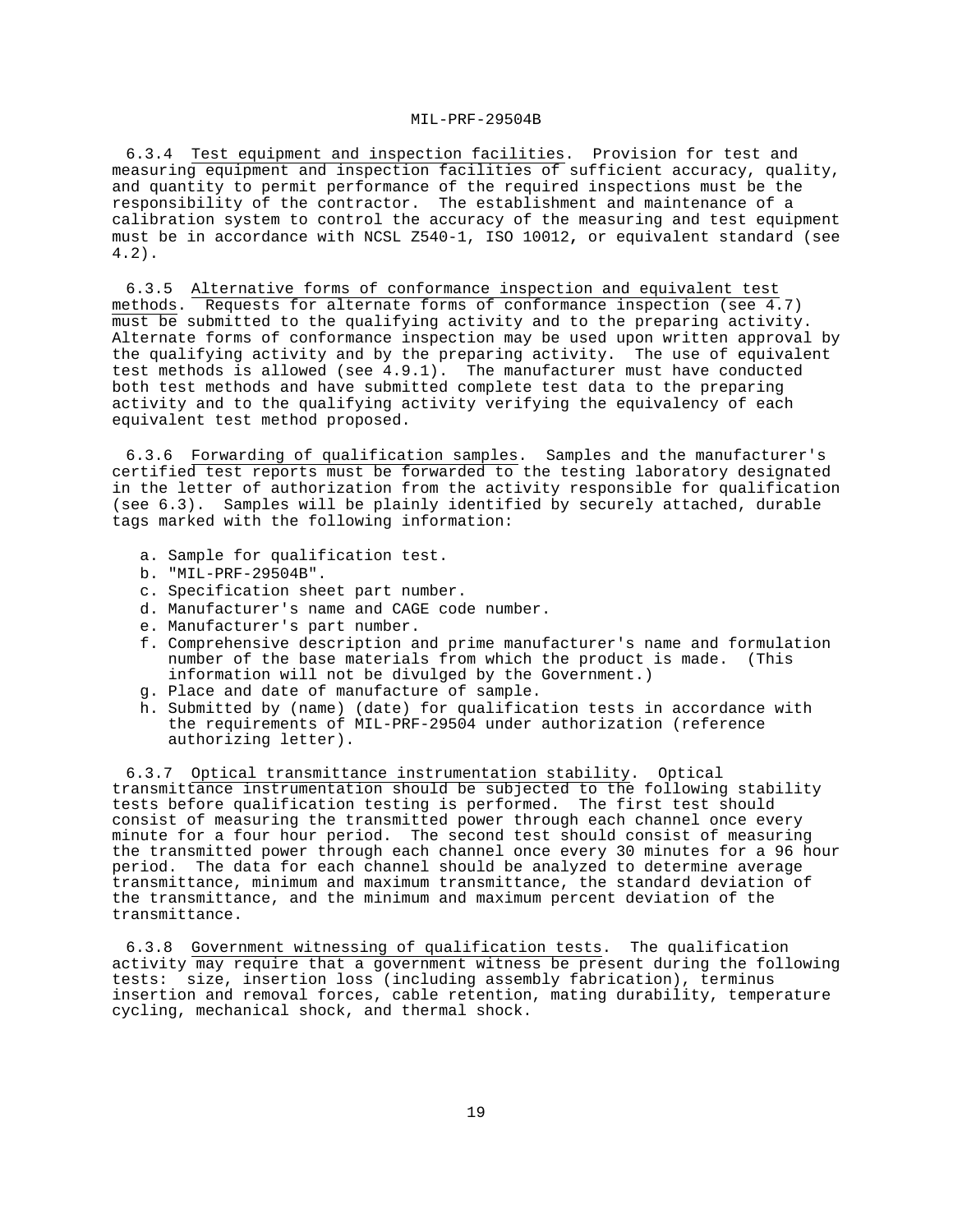## 6.4 Conformance inspection.

6.4.1 Rejected lots. If an inspection lot is rejected, the contractor may rework it to correct defects, screen out the defective units and resubmit it for reinspection. Resubmitted lots should be inspected using tightened inspection.

6.4.2 Noncompliance. If a sample fails to pass group C inspection, the manufacturer should notify the qualifying activity of the failure and take corrective action on the materials or processes, or both, as warranted, and on all units of product which can be corrected and which were manufactured under essentially the same conditions, with essentially the same materials and processes, and so forth, and which are considered subject to the same failure. Acceptance of the product should be discontinued until corrective action, acceptable to the Government, has been taken. After the corrective action has been taken, group C inspection should be repeated on additional sample units (all inspections tests or the inspection test which the original sample failed, at the option of the Government). Groups A and B inspections may be reinstituted; however, final acceptance should be withheld until the group C reinspection has shown that the corrective action was successful. In the event of failure after reinspection, information concerning the failure and corrective action taken should be furnished to the cognizant inspection activity and to the qualifying activity.

6.5 TICC code bands. Color bands are intended for identification of termini before they are installed in the connector and prior to termini crimping (see 3.7 2).

6.6 Part or Identifying Number (PIN). Each terminus should be identified by four distinct color bands indicating the TICC as specified herein (see 3.7). The PIN should contain only the following:

| M29504              | 'XХ                    | -xxxx     |                              |
|---------------------|------------------------|-----------|------------------------------|
| Basic specification | specification<br>sheet | TICC Code | 1 character<br>alpha numeric |

6.7 Personnel safety. Care should be taken when handling the very fine (small diameter) optical fibers to prevent skin puncture or contact of fiber with the eye area. Also, direct viewing of the optical terminal face of a terminated cable, while it is propagating optical energy, is not recommended unless the radiation is in the visible portion of the optical spectrum, of sufficiently low power, and needed to perform test examinations not obtainable by other methods.

6.8 Subject term (key word listing).

Discontinuity Engagement force Insert Insertion loss Optical performance requirements Retention Return loss Separation force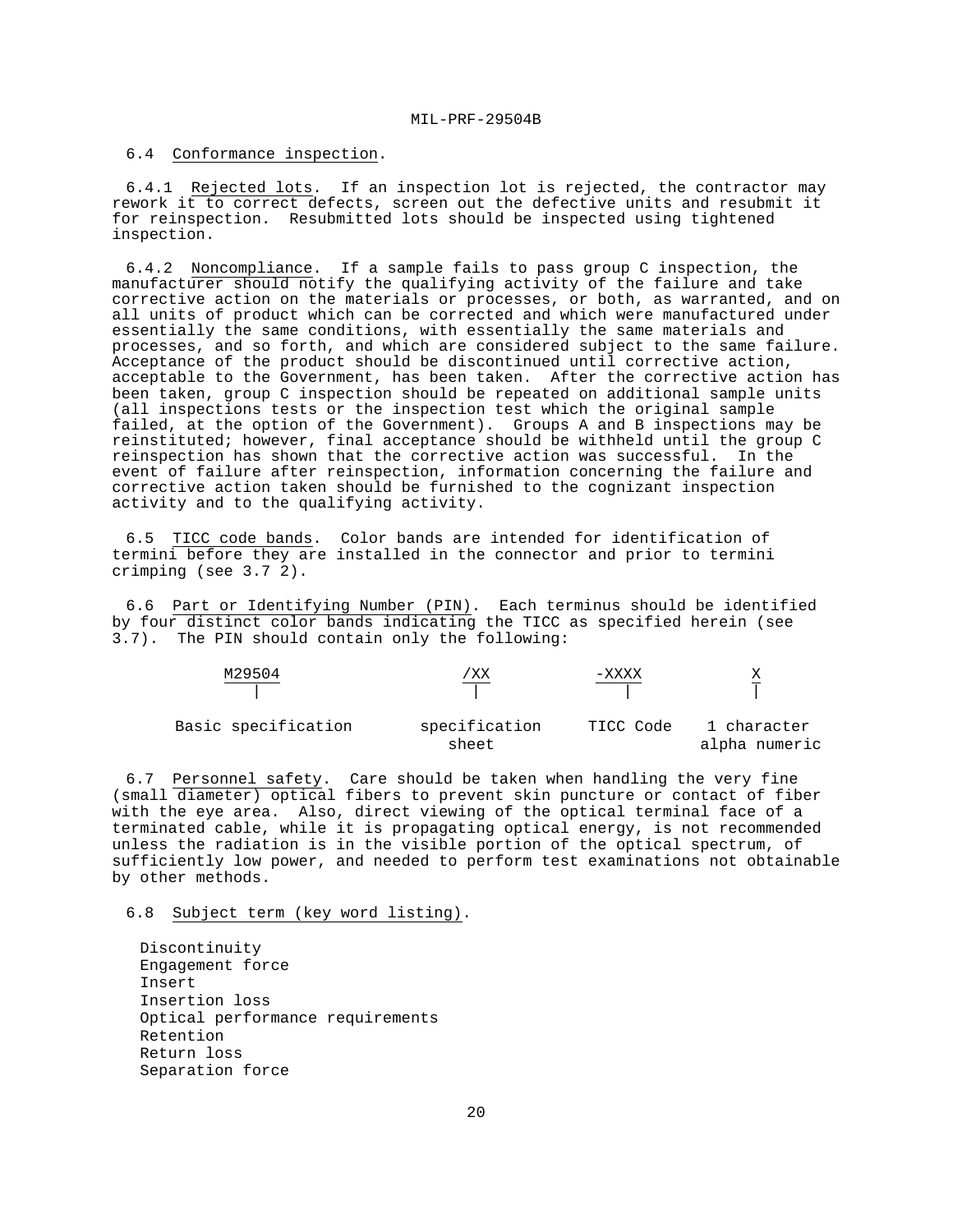6.9 Changes from previous issue. Marginal notations are not used in this revision to identify changes with respect to the previous issue due to the extent of the changes.

```
Custodians: Preparing activity: 
 Army - CR Navy - SH
  Navy - SH 
  Air Force - 11 Agent: 
 DLA - CC NASA - NA 
                                   (Project 6060-0132) 
Review activities: 
  Navy - AS 
  Air Force - 03, 13, 19, 33, 93, 99 
  DIA - DI
```